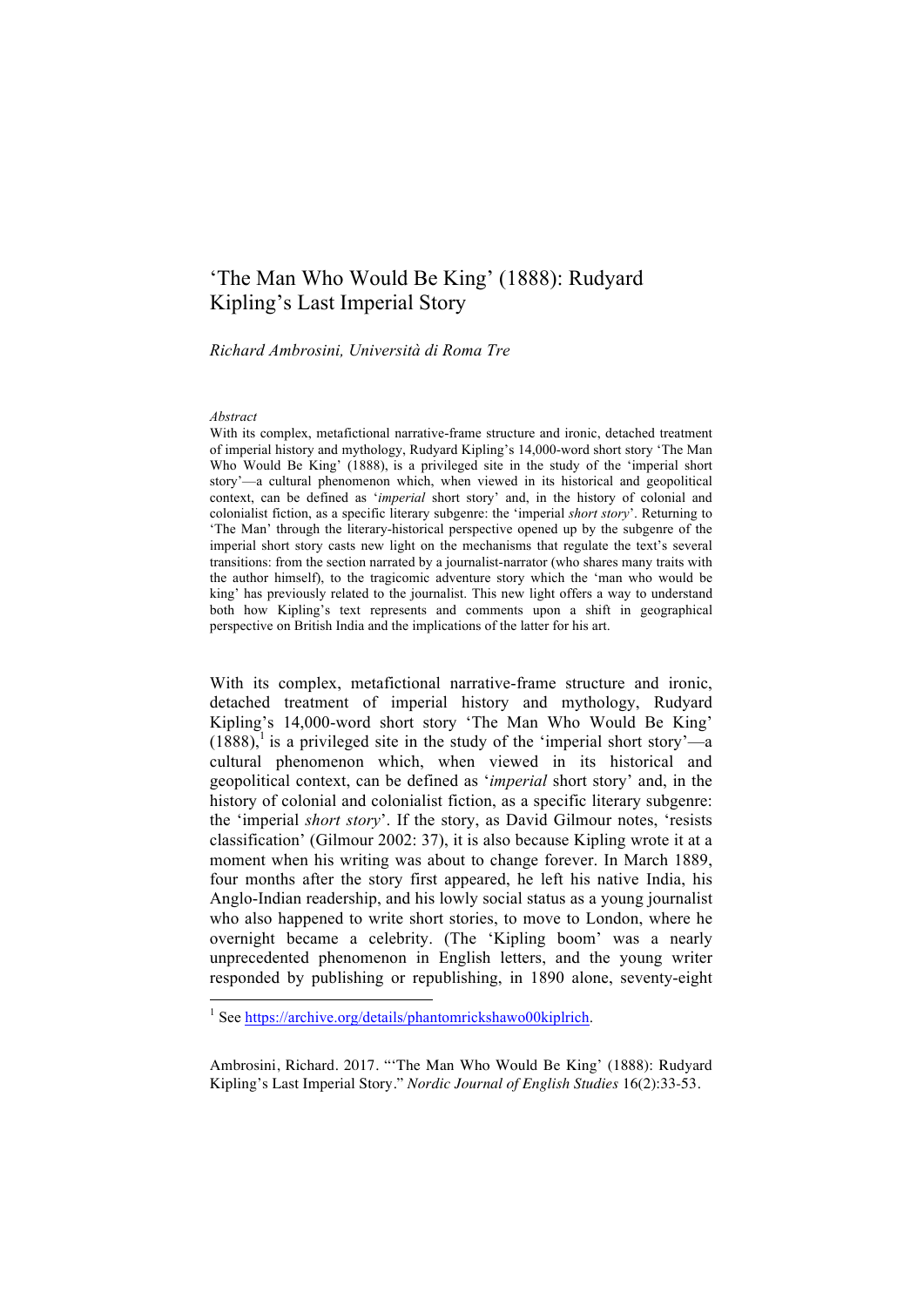stories, eighty-six poems, twelve essays and periodical contributions, as well as a novel, *The Light that Failed* [Arata 1996: 152].)

Several studies of 'The Man Who Would Be King' (henceforth 'The Man') have contributed to elucidating its narrative structure.<sup>2</sup> Each starts, of course, from the short story's famous narrative frame, a narrative device constructed around an external narrator who writes down a story he or she has heard from (as in Emily Brontë's *Wuthering Heights* or Joseph Conrad's *Heart of Darkness*) or read in a document written by (as in Henry James's 'The Turn of the Screw') an inner narrator—and, in so doing, acts as a cultural mediator between the audience and his source. The individuation of this ancient technique in Kipling's story is less important than the peculiar way he bent it and twisted it to create a narrative structure and an editorial project without equal in half a century of short-story writing. Returning to 'The Man' through the literaryhistorical perspective opened up by the subgenre of the imperial short story casts new light on the mechanisms that regulate the text's several transitions: from the section narrated by a journalist-narrator (who shares many traits with the author himself), to the tragicomic adventure story which the 'man who would be king' has previously related to the journalist. This new light offers a way to understand both how Kipling's text represents and comments upon a shift in geographical perspective on British India and the implications of the latter for his art.

The analysis of such a complex text requires interpretive tools capable of analyzing in detail the narratological choices Kipling made. In particular, in the reading that follow two sets of technical terms will be employed. The first is a set of connected critical concepts—'implied author,' 'implied reader,' 'unreliable narrator'—that allow us to describe the game that Kipling in this short story is playing with his Anglo-Indian readers and the public persona created by his earlier stories.<sup>3</sup> The second

 <sup>2</sup> For example, see Shippey and Short 1972, Drandt 1984, Bascom 1988, and Ambrosini 2008.

<sup>&</sup>lt;sup>3</sup> The three terms were coined in 1961 by Wayne Booth (Booth 1961: 151, 428, 158-9) and were then further refined and elucidated by generations of narratologists. The 'implied author,' explains Wolf Schmid, 'has become a widespread term for a concept referring to the author evoked by, but not represented in a work.' This implied presence in text does not signal an intention on the concrete author's part 'of creating an image of themselves in their works. Instead, the image is understood as one of the by-products that […] necessarily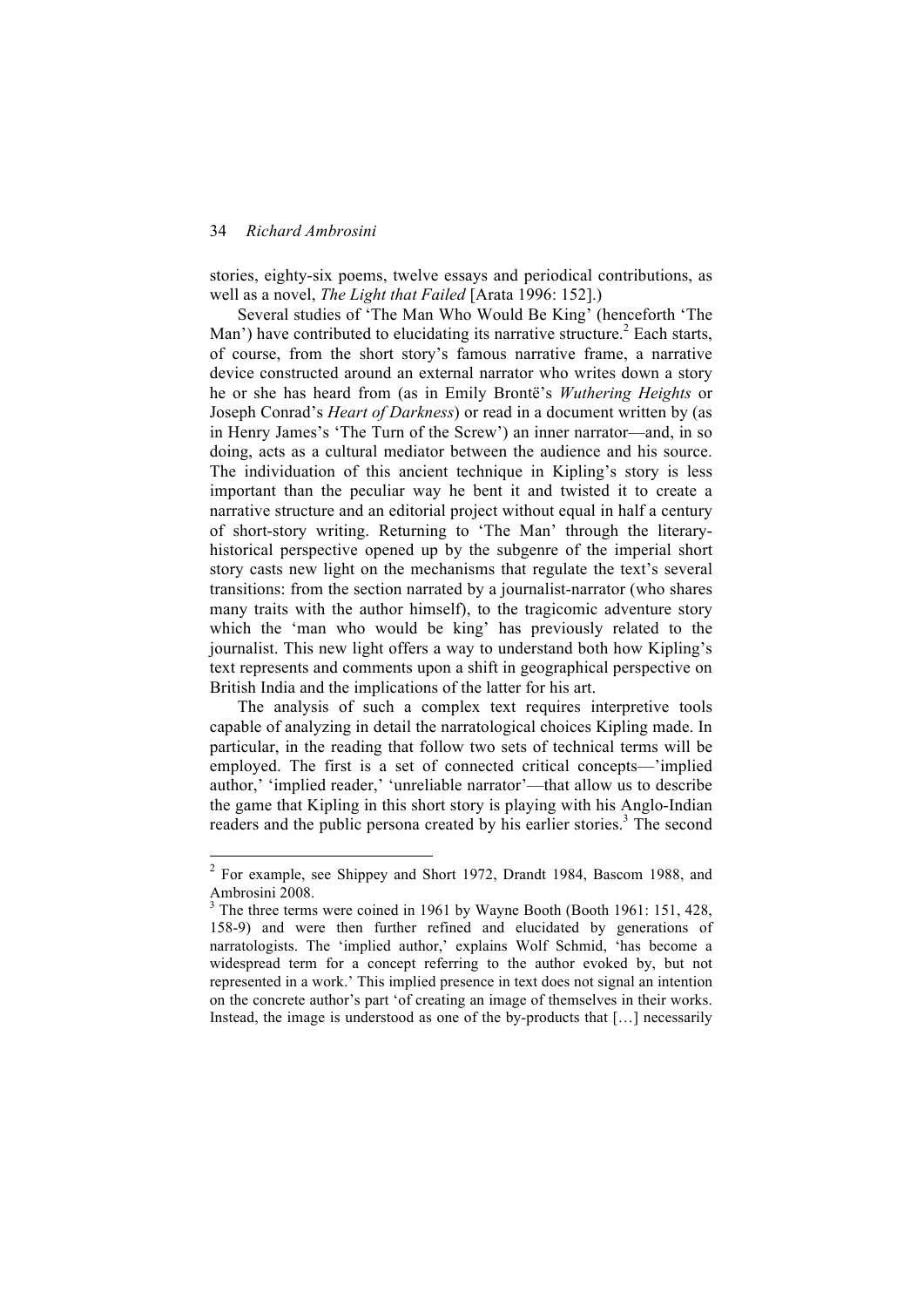l

is the theoretical vocabulary—in particular, 'narratee,'<sup>4</sup> 'paratext,' and 'peritext'—introduced in the early 1970s and late 1980s by the French structuralist theorist Gérard Genette and without which it would be impossible to understand the connection between the publishing history and narrative structure of Kipling's story. Most importantly, the distinction Genette made between 'three aspects of narrative reality'— 'narrative,' 'story' and 'narrating'—allows us to bring into focus the peculiar function of Kipling's narrative frame.<sup>5</sup> As the present essay will

advances a terminological proposal based upon a distinction between the

accompanies each and every symbolic representation.' Schmid then lists some of the acts that produce a work capable of functioning as an indexical sign bearing this indirect form of self-expression: 'the fabrication of a represented world; the invention of a story with situations, characters, and actions; the selection of a particular action logic with a more or less pronounced world-view; the deployment of a narrator and his or her perspective; the transformation of the story into a narrative with the aid of techniques such as flattening simultaneous events into a linear progression and rearranging the order of episodes; and finally, the presentation of the narrative in particular linguistic (or visual) forms' (Schmid 2011-13). Instead, Schmid defines the implied reader as 'the image of the recipient that the author had while writing or, more accurately, the author's image of the recipient that is fixed and objectified in the text by specific indexical signs' (Schmid 2013). As far as the 'unreliable narrator' is concerned, Booth's definition is still the most useful. 'I have called a narrator reliable,' he writes, 'when he speaks for or acts in accordance with the norms of the work (which is to say, the implied author's norms), *unreliable* when he does not. […] It is often a matter of what James calls *inconscience*; the narrator is mistaken, or he believes himself to have qualities which the author denies him' (Booth 1961: 158-9). For practical criticism, Booth adds, of crucial importance is the kind of distance between the unreliable narrator and 'the implied author who carries the reader with him in judging the narrator' (158). In her entry on 'Unreliability,' Dan Shen acutely explores the idea of a relationship between unreliability and distance, one that has particularly importance for 'The Man': 'If the reader discovers unreliability as encoded by the implied author for the purpose of generating irony, she/he experiences a narrative distance between the narrator and the implied author, and a secret communion occurs between the latter and the reader behind the narrator's back' (Shen 2011).

<sup>&</sup>lt;sup>4</sup> 'The receiver of the narrative' inside the text, who 'does not merge a priori with the reader (even an implied reader) any more than the narrator necessarily merges with the author' (Genette 1980: 215, 259).<br><sup>5</sup> In his Introduction to *Narrative Discourse: An Essay in Method*, Genette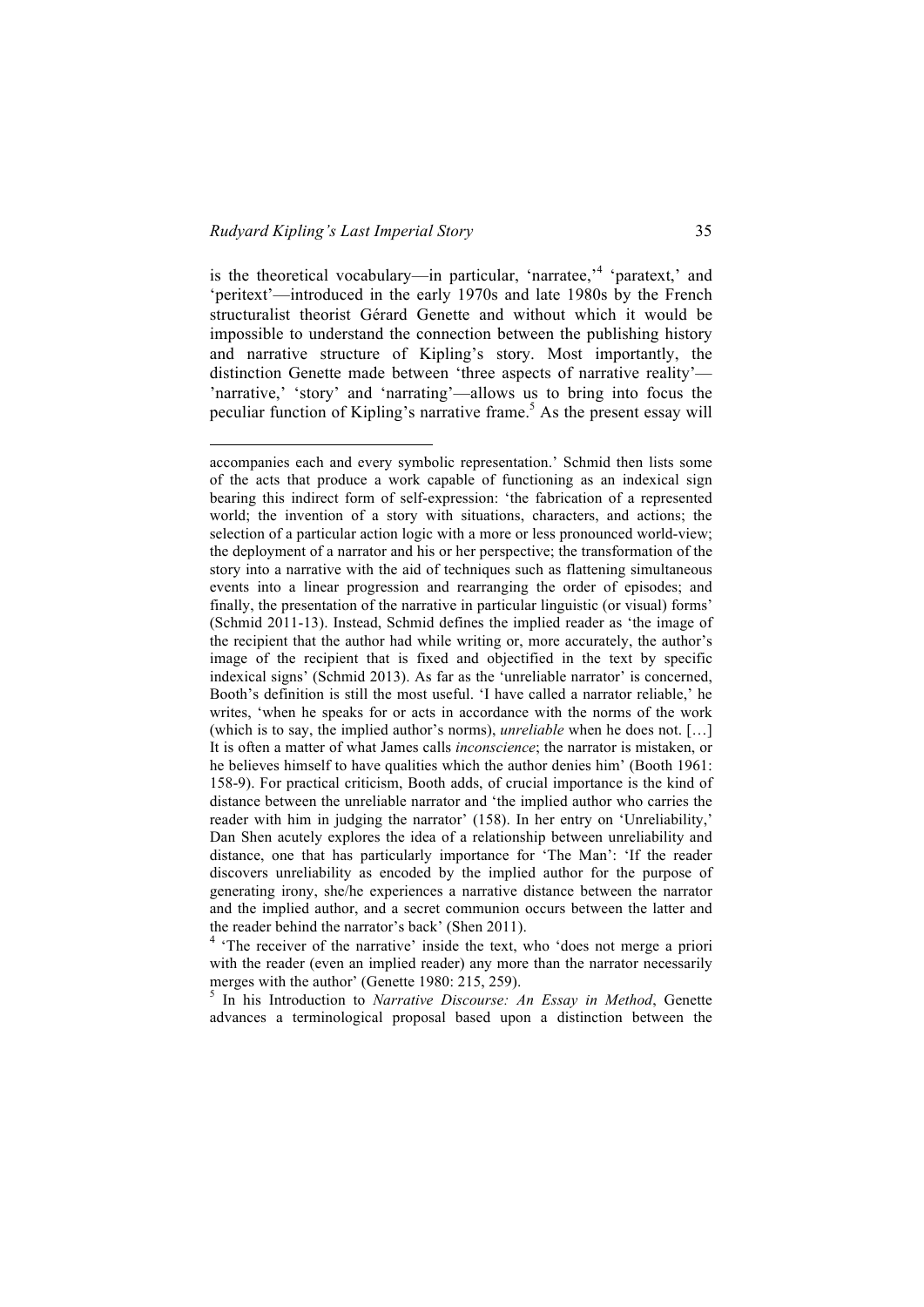l

suggest, the adventurous core of the narrative is contained within a double frame: an inner-textual one and a second, external-paratextual frame<sup>6</sup>. When its function is revealed, the interplay between text and biographical-historical context in the story acquires its full meaning.

## *From journalist to artist (1882-1889)*

To understand why Kipling felt the need at this point in his career to come up with this particular kind of narrative structure—one he never again attempted—one has to bear in mind the importance hitherto of his relationship with his Anglo-Indian readers. Kipling had learned his craft in India as a teenager journalist, and in the process introjected an ideal model of writer-audience relationship based on a commonality of beliefs which he shared with a politically and culturally homogeneous community of Anglo-Indians. This had required some adjusting on his part, since, as Andrew Lycett remarks, 'there was little inherently imperialistic' about him by the end of his school years, when he planned to go live in Germany (Lycett 2000: 107, 109). (A family questionnaire listed as his favourite politicians as Gladstone and Bismark.) The only

*narrative*—an 'oral or written discourse that undertakes to tell of an event or a series of events' (in the case of 'The Man,' the journalist's written account including the frame and the inner oral narration)—from *story*—a 'succession of events, real or fictitious, that are the subjects of this discourse […] a totality of actions and situations […] through which knowledge of that totality comes to us' (the adventurous content set in Kafiristan)—and, thirdly, the *narrating*—an event other from the event that is recounted but 'that consists of someone recounting something: the act of narrating taken in itself' (Genette 1983: 25-26). <sup>6</sup> In *Paratexts* Genette explains the difference between the two categories that together form the 'paratext' as follows: 'A paratextual element […] necessarily has a location that can be situated in relation to the location of the text itself: around the text and either within the same volume or at a more respectful (or more prudent) distance. Within the same volume are such elements as the title or the preface and sometimes elements inserted into the interstices of the texts […] I will give the name peritext to this first spatial category—certainly the most typical one. […] The distanced elements are all those messages that, at least originally, are located outside the book, generally with the help of the media (interviews, conversations) or under cover of private communications (letters, diaries, and others. his second category is what, for lack of a better word, I call epitext' (Genette 1997: 4-5).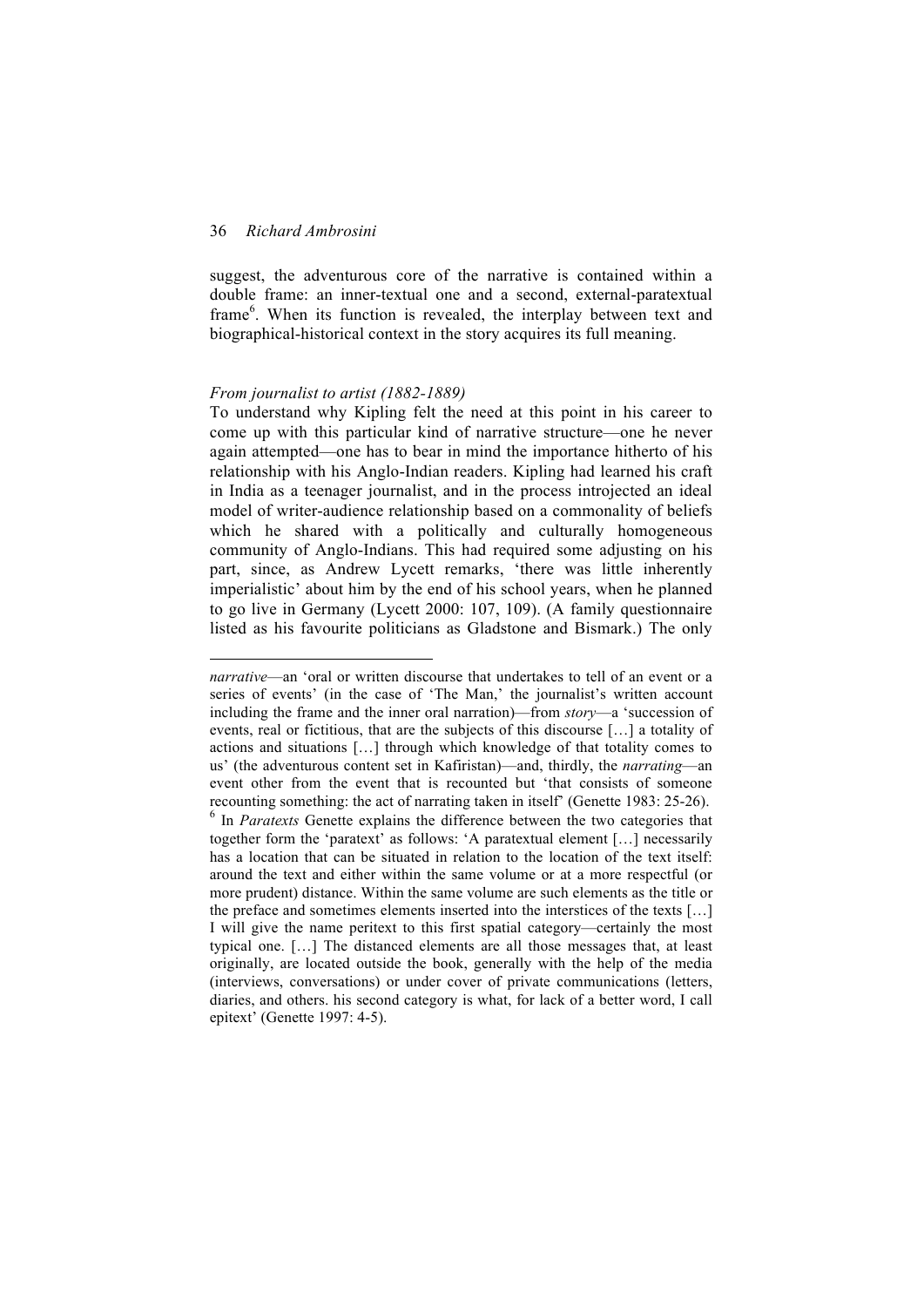explanation Kipling's father gave for bringing his son back to India was to protect the boy's virginity but, whatever the case, once he had Rudyard safely in Lahore he put him to work on *The Civil and Military Gazette*, the sister paper of the Allahabad *Pioneer* to which he himself was a contributor. The sixteen-year-old cub journalist was soon busy rehashing his pater's ultraconservative political and racial theories; a couple of seasons reporting from Simla, the summer capital of British India, was enough to convince him that he had constructed a public persona which was well integrated into this community of soldiers and administrators, as evidenced by the title of his first poetry collection, *Departmental Ditties*.

This same public persona appears in Kipling's short stories. Here, however, the voice of his projected self is but one of several facets that make more credible his narrator's status as a young man uniquely positioned to reveal the hidden machinery of the Indian government, and to cross the racial and social lines which separate British 'sahibs' from Indian life. And what these narrators find there is, of course, a succession of outsiders—the author's shadows. Each of the strategies that went into creating the narrative voices of these tales was modulated according to the literary or journalistic form of writing which Kipling he was employing; each represented, indeed, an act of mediation with an audience whose every reaction Kipling evidently felt he could anticipate. Perhaps he was not destined forever to remain an outsider, after all, now that he has become the 'singer to my [Anglo-Indian] clan' (Kipling 1989: 341).

The stories collected in *Plain Tales from the Hills* (1888) were, according to Kipling, vignettes and anecdotes designed for Anglo-Indian readers who 'wanted accuracy and interest, but first of all accuracy' (Kipling 1937: 205). But Kipling's readership changed once he began writing longer stories for *Weekly News*, 'a weekly edition of the *Pioneer* for Home consumption' (Kipling 1937: 70-1). These tales were intended to be reprinted in Britain after being published, together with earlier stories, in six issues of the Indian Railway Library. Kipling's narrative style evolved as he started addressing a more sophisticated readership, becoming more experimental and literary. As he recalled in his autobiography,

Henceforth no mere twelve-hundred Plain Tales jammed into rigid frames, but threeor five-thousand-word cartoons once a week. So did young Lippo Lippi, whose child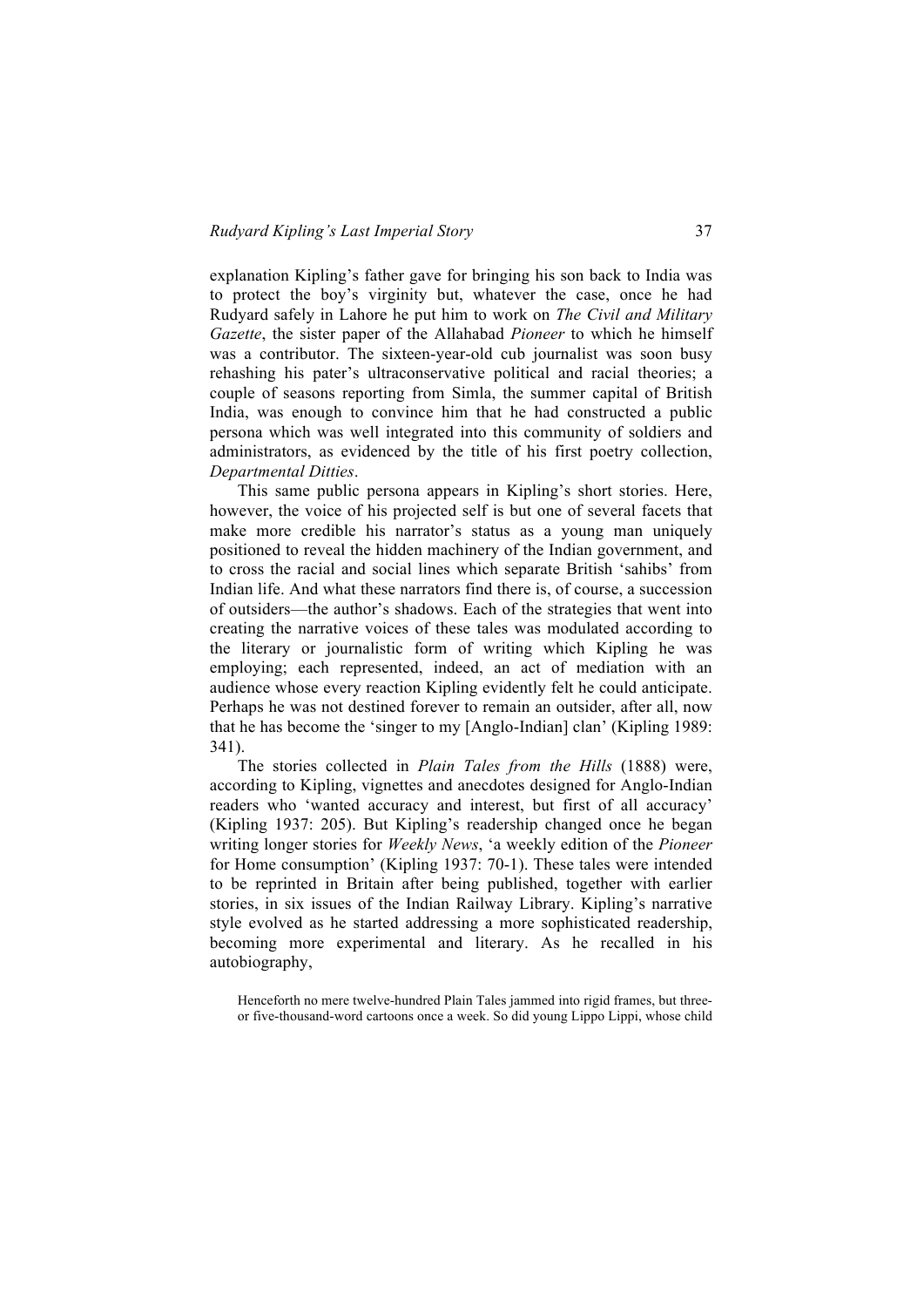I was, look on the blank walls of his monastery when he was bidden decorate them "'Twas ask and have; Choose, for more's ready," with a vengeance. (Kipling 1937: 71)

The quotation is drawn from a scene in Robert Browning's poem 'Fra Lippo Lippi' (lines 163-5) in which the late-medieval Florentine painter, having completed his first fresco, realizes that he is, not a talented young craftsman, but an artist. The same revelation was granted to Kipling. After being commissioned to write longer stories for the *Weekly News*, he no longer saw himself as merely a journalist with a knack for writing stories and began instead to entertain artistic ambitions.

#### *The paratextual frame*

The sole short story to be written expressly for the *Weekly News*'s December 1888 issue was 'The Man Who Would Be King'. The first two tales, 'The Phantom Rickshaw' and 'The Strange Ride of Morrowbie Jukes', had appeared in the 1885 Christmas Annual of the *Civil and Military Gazette* (Lahore) as Anglo-Indian versions of a ghost story, a staple of the Victorian magazine's Christmas issue. The third, 'My Own True Ghost Story,' had been published in the 25 February 1888 issue of the *Week's News*; meant as an anti-ghost story, it ends with a rational explanation for what at first seems to be the presence of a ghost in an old bungalow. The most important thing about this collection is Kipling, that having experimented with the frame-narrative structure in 'The Man', modified the structures of his stories from 1885. These had originally been what Hugh Haughton has called 'straightforward first-person narratives in the manner of Poe' (Haughton 1989: 31), but for their reissue Kipling chose to expand upon the versions published in the *Phantom Rickshaw* collection. For the short story 'The Phantom Rickshaw', he added seven paragraphs to the opening section, supposedly written by an anonymous figure who claims to have found the protagonist's manuscript; in 'The Strange Ride of Morrowbie Jukes', he added a long introductory paragraph. Neither of these other narrative frames bears comparison to that of 'The Man.'

Kipling must have found that his changes to the two earlier tales gave the fifth issue of the Indian Railway Library an internal coherence, one that made it, in contrast to the previous four issues, a 'collection' of short stories and of 'facts'. This result must have been momentous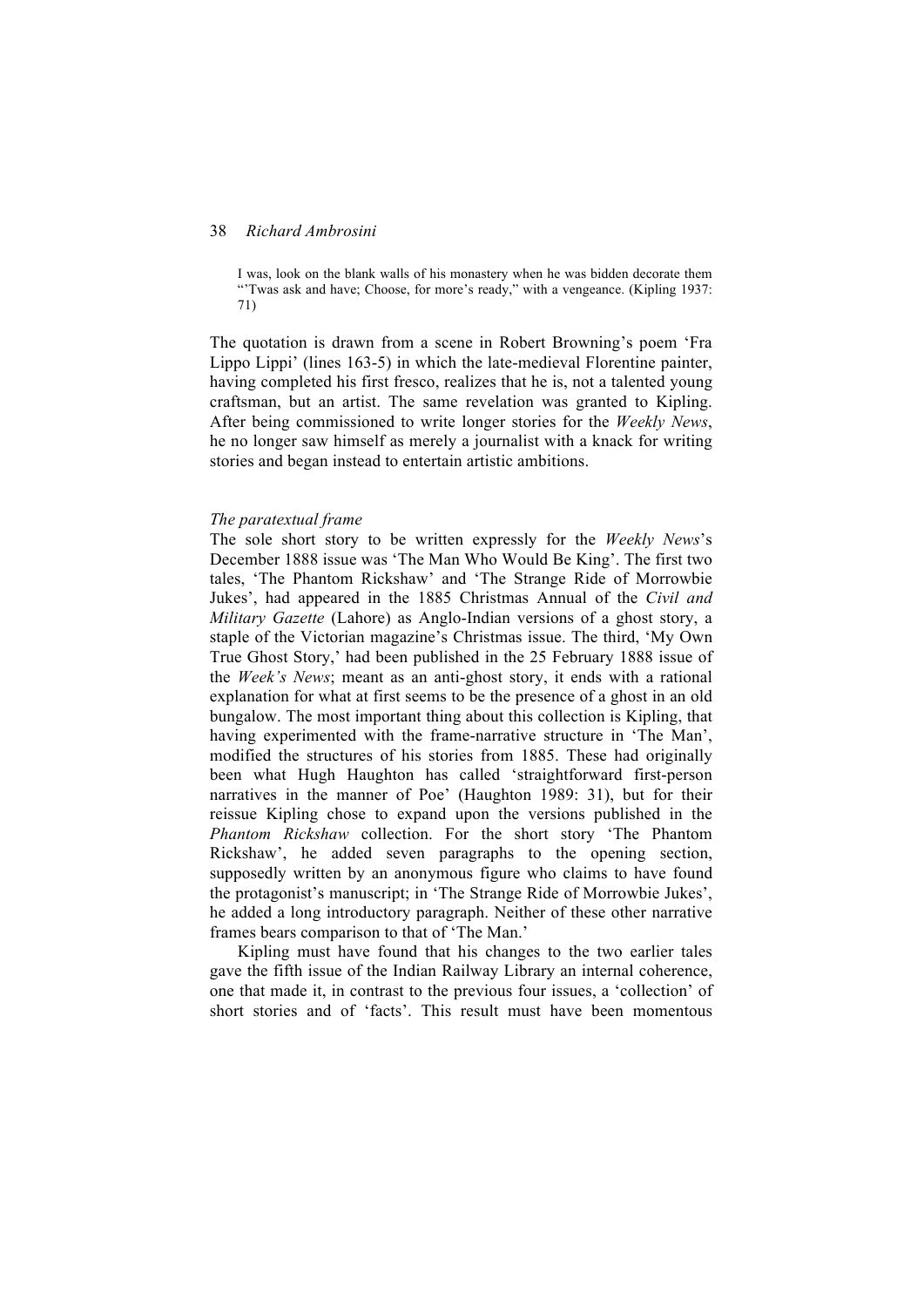enough for him to require an ad hoc intermediary between the stories' frame narrators and the author, in the guise of a 'collector,' who addresses the readers from within:

#### PREFACE

This is not exactly a book of real ghost-stories, as the cover makes believe, but rather a collection of facts that never quite explained themselves. All that the collector can be certain of is that one man [the protagonist and first-person narrator of 'The Phantom Rickshaw'] insisted upon dying because he believed himself to be haunted; another man [Morrowbie Jukes, the protagonist and first-person narrator of the eponymous tale] either made up a wonderful fiction or visited a very strange place; while the third man [Peachey Carnehan, the internal narrator of 'The Man Who Would Be King] was indubitably crucified by some person or persons unknown, and gave an extraordinary account of himself.

Ghost-stories are very seldom told at first-hand. I have managed with infinite trouble, to secure one exception to this rule. It is not a very good specimen, but you can credit it from beginning to end. The other three stories you must take on trust; as I did. (Haughton 1989: 403)

With 'The Man' in place, the 'eerie tales' became something quite different from a ghost story, whatever the cover could make believe which sounds a bit disingenuous, given that he had his father draw it, presumably following his own indications. 'Rudyard Kipling' is prepared to vouch only for a straightforward, unmediated tale told in the first person, 'My Own True Ghost Story.' In the three cases in which the first-person narrator's account is vouchsafed by a frame narrator the reader 'must take [the facts] on trust.'

To further complicate the entry into the text, after the cover, the title of the collection, the three other stories and the 'Preface' he personally signs, the author inserts another element of the peritext, an epigraph: 'Brother to a Prince and fellow to a beggar if he be found worthy.' The identity of the speaker of this line—which Kipling was to adapt in 1926 as 'Brother to Beggars and Fellow to Kings' for his Masonic poem 'Banquet Night' (Kipling 1989:  $775$ )<sup>7</sup>—is revealed on the same page of the paragraph, not in the *paratext* but in the *text*. 'The Law, as quoted,' the first-person narrator declares, 'lays down a fair conduct of life, and

 $\frac{7}{1}$  Kipling became a Freemason in Lahore in 1885 but soon lost enthusiasm and after leaving India did not enter a Lodge for thirty years (Lycett 2000: 641)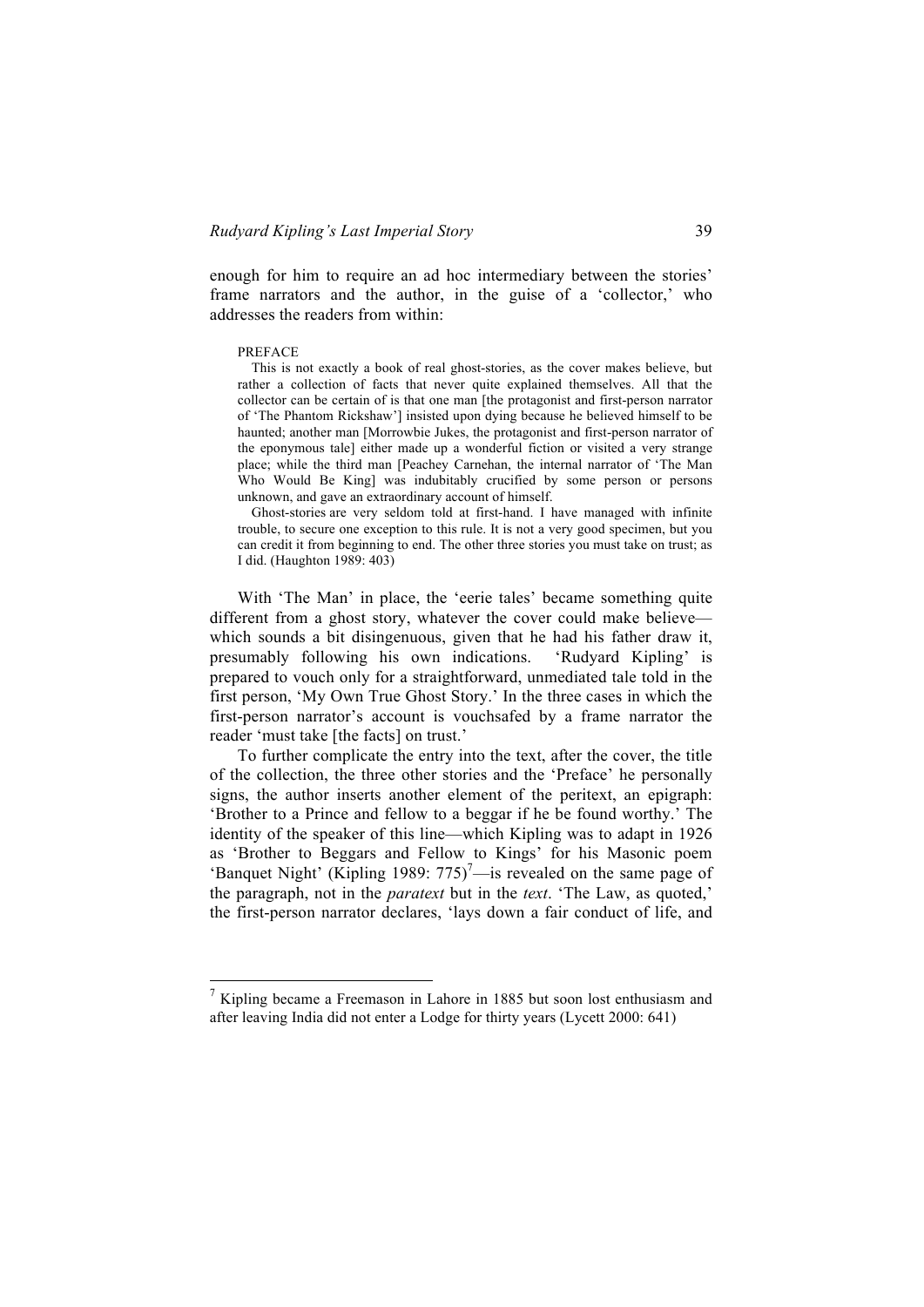one not easy to follow.'<sup>8</sup> This echo-effect makes explicit how the narrator is in the story but not exclusively of the story. There is nothing post-modern in this: simply, the readers of the 'Indian Railway Library' would have easily recognized how in the first quarter of the narrative many of the narrator-journalist's experiences in the 'dark places of the earth' (212) coincided with those related in nineteen articles titled 'Letters of Marque'<sup>9</sup> which had appeared from December 1887 to February 1888 in the *Pioneer*, the newspaper which Kipling had joined in November 1887 (Condé 2004: 230). The letters were unsigned, but everyone would have recognized the distinctive style and tone of a Kipling posing as 'a kind of journalistic privateer, licensed to raid foreign land for newspaper booty' (Ricketts 1999: 104). In reading the journalist-narrator—whose self-importance the author on the eve of his departure for the imperial metropolis undermines by changing his newspaper title into *Backwoodsman*—it is impossible to miss an author's irony aimed at his earlier self-presentation as a would-be corsair adventurer.

The narrator continues to elaborate on the epigraph in the second sentence of the first paragraph, 'I have been fellow to a beggar again and again under circumstances which prevented either of us finding out whether the other was worthy'. In so doing, he confirms the impression that the abstract reflections in the opening lines of the narrative undermine any possible application of the epigraph to the narrator's own 'conduct of life.' This holds especially true when he proceeds to emphasize his unresolved relationship with the people he met in an undefined past and future: 'I have still to be brother to a Prince, though I once came near to kinship with what might have been a veritable King, and was promised the reversion of a Kingdom—army, law-courts, revenue, and policy all complete.' He then concludes on an ambiguous note: 'But, today, I greatly fear that my King is dead, and if I want a crown I must go hunt it for myself' (209). In this unspecified present time of 'today,' he does not know what has happened to 'his' King and suspects he must become one himself. The narrative has not yet begun

 <sup>8</sup> Rudyard Kipling, 'The Man Who Would Be King,' in Hugh Haughton (ed.), *Wee Willie Winkie*, Penguin: London, 1989. All subsequent references are to this edition and will be cited parenthetically in the text.

<sup>&</sup>lt;sup>9</sup> 'A licence to fit out an armed vessel or privateer and employ it in the capture of the merchant shipping of the enemy's subject' (*Oxford English Dictionary*).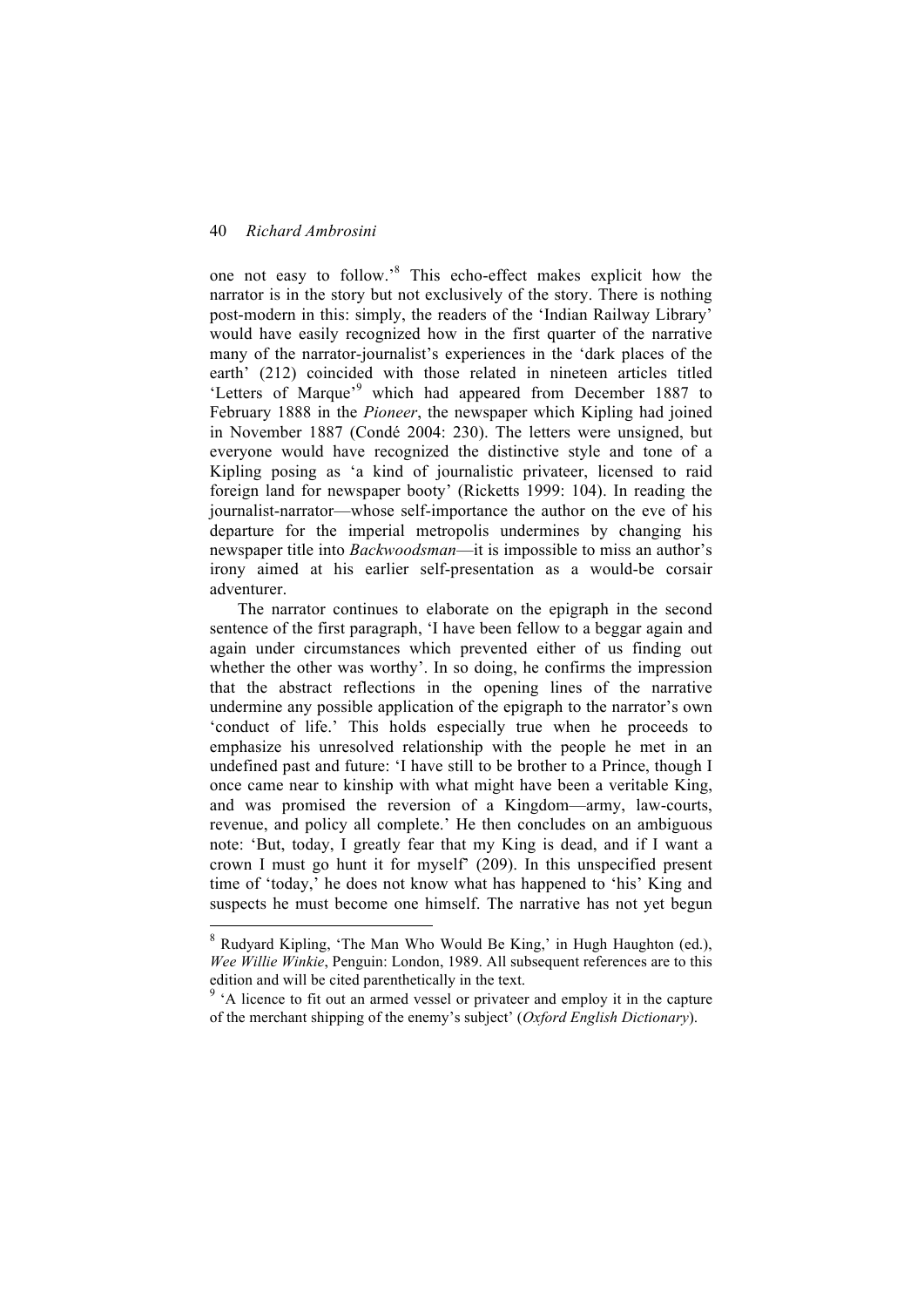but all the signs are there that this narrator will turn out to be wholly unreliable.

This first paragraph is the last in a succession of Chinese boxes of a paratextual overflow produced by the concrete author's playing on erasing the boundaries between narrator and implied author. The implied author will later reestablish the distance between himself and the frame narrator by proving his unreliability, invoking the claims to brotherly laws and promises of kingship made in the opening paragraph; and he will also reduce his status from frame narrator to narratee once the 'beggar' is given the role of chronicler of another beggar's conquest of a kingdom. That same implied author, however, will also, on the last page of the story, give the final word to the journalist-narrator, in an ending in which he is shown to recover his initial status as 'king' of the narrative.

#### *The frame narrative*

The implied author gives the impression of further insulating the first paragraph from the narrative proper by opening the second paragraph with the hackneyed formula, 'The beginning of everything…' As significant is the way he here moves from a series of abstractions to concrete topographical details that make explicit who are the 'implied readers' addressed by his narrator: 'The beginning of everything was in a railway train upon the road to Mhow from Ajmir….' (209). Supplying those two place names in the first sentence is an act of complicity with Anglo-Indian readers on Kipling's part: readers in Britain, the United States, and the Dominions would have to reach for their atlases.

Anglo-Indian readers would be equally familiar with how colonial class distinctions operated along racial lines in order to exclude white outcasts such as the 'Loafers,' the Anglo-Indian term for white trash, who had to share Intermediate class railway carriages with Eurasians, persons of mixed Asian and European ancestry. The narrator's presence in such a carriage requires some explanation on his part:

There had been a Deficit in the Budget, which necessitated travelling, not Secondclass, which is only half as dear as First-class, but by Intermediate, which is very awful indeed. There are no cushions in the Intermediate class, and the population are either Intermediate, which is Eurasian, or native, which for a long night journey is nasty, or Loafer, which is amusing though intoxicated. Intermediates do not buy from refreshment-rooms. They carry their food in bundles and pots, and buy sweets from the native sweetmeat-sellers, and drink the roadside water. That is why in the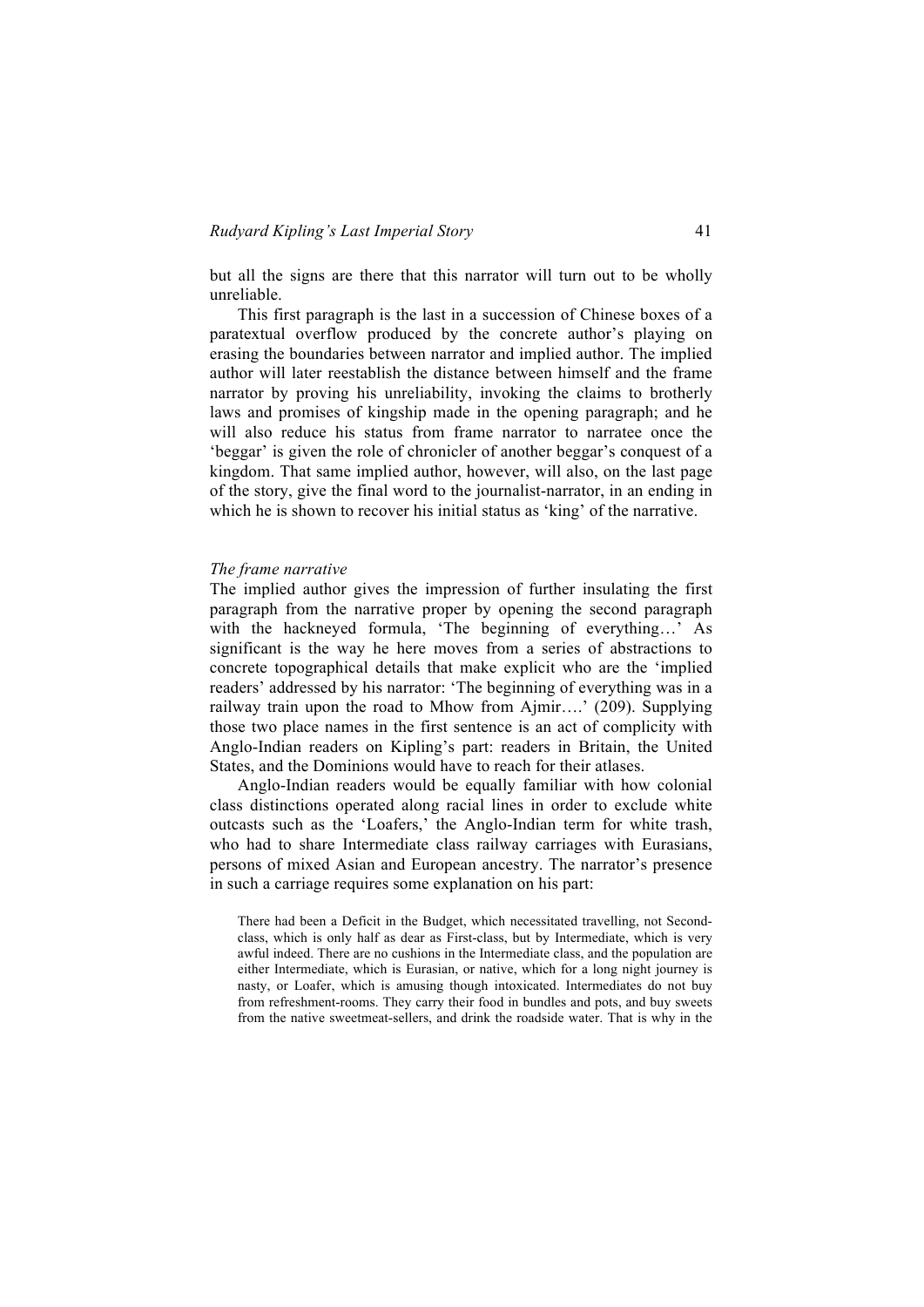hot weather Intermediates are taken out of the carriages dead, and in all weathers are most properly looked down upon. (209)

One particular Loafer he meets in the Intermediate turns out to be the 'beggar' of the epigraph and of the first paragraph:

a big black-browed gentleman in shirt-sleeves entered, and, following the custom of Intermediates, passed the time of day. He was a wanderer and a vagabond like myself, but with an educated taste for whisky. He told tales of things he had seen and done, of out-of-the-way corners of the Empire into which he had penetrated, and of adventures in which he risked his life for a few days' food. (209-10)

In having his journalist-narrator share with his readers a fantasy of being 'a wanderer and a vagabond' Kipling is recreating (with a healthy dose of self-irony) the excitement he himself had felt while crossing the Indian desert for *The Pioneer*. As he wrote on 25 January 1888 in a diary letter to his cousin, Margaret Burne-Jones: 'I slept with natives upon the cotton bales and clean forgot that there was a newspapery telegraphic world without. Oh it was a good and clean life and I saw and heard all sorts and conditions of men and they told me the stories of their lives, black and white and brown alike.' In his fictional recreation of those adventures, Kipling chose to assign a central role to an episode in his 1887-88 travels which he had not included in his 'Letters of Marque': an encounter with a fellow Freemason on whose behalf he had delivered a cryptic message to a friend, also part of the brotherhood. That experience, he commented, had made him feel like 'all sorts of veiled and mysterious things for at least five minutes' (Pinney 200: 149-56). As 'The Man' makes clear, the implied author chose to set in the foreground not so much those 'mysterious things'. Far more interesting to him was the narrator's feeling that, as a journalist, he is on the threshold between the 'newspapery telegraphic world' and the one inhabited by the Loafer.

The narrator hides from his travel companion his identity as a roving correspondent for the *Backwoodsman*, while his disguise as a 'vagabond' allows him to share with the other his impolitic opinions on the administration of the Raj: 'We talked politics—the politics of Loaferdom, that see things from the underside where the lath and plaster is not smoothed off' (210). But there is another topic they discuss: 'we talked postal arrangements because my friend wanted to send a telegram back from the next station to Ajmir' (210). By linking together the Loafer's criticism of the government and his seeking information about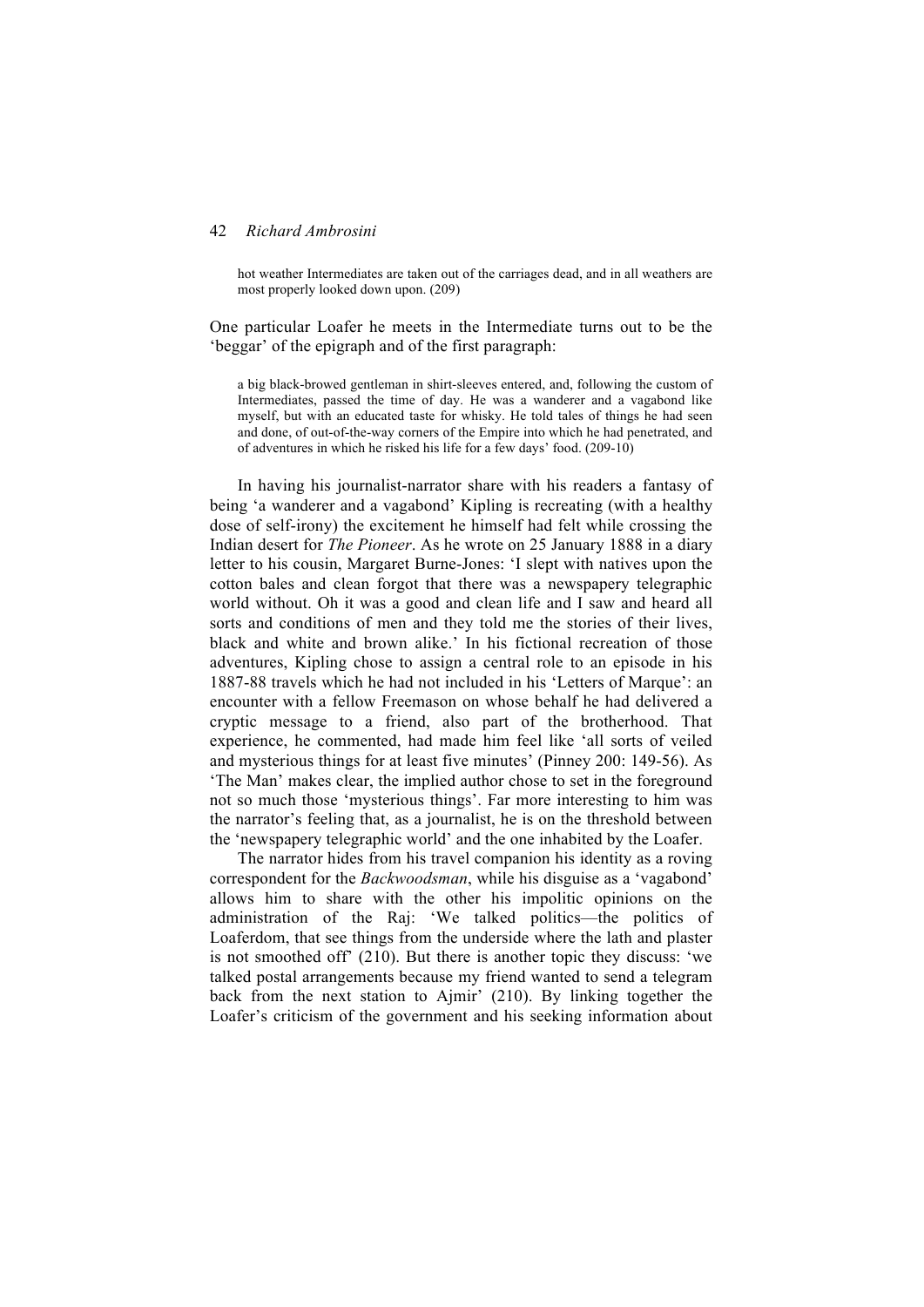the postal service while aboard a train the implied author is sending out a message to his implied, Anglo-Indian readers: an Intermediate train carriage is the right place in which to dramatize the fracture line within the Anglo-Indian community between those working for the Crown government—like the journalist—and the remnants of the old, pre-1857 British India. Those readers would have either lived through or heard from their parents of the 1857 'Great Mutiny,' when the East India Company's native Army revolted against the white officers, almost bringing to an end British rule in India; and they would have been familiar with the customary explanation of its cause—the country's rapid modernization by the Marquess of Dalhousie, Governor-General between 1848 and 1856, who identified in 'Railways, uniform Postage, and the Electric Telegraph' the three 'great engines of social improvement' (Brendon 2008: 128) capable of strengthening, through their material benefits, his Westernizing project. As the journalist lives out his thrill of communing with a fellow adventurer (a former soldier in the East India Company's army), the implicit author is carefully invokes a historical precedent for mistakes that will be repeated by these Loafers turned kings.

When the Loafer tells the journalist that he is about to go into the remote area of the Central Indian States, where he intends to 'pretend to be correspondent of the *Backwoodsman*,' he obviously cannot imagine that he is talking to the correspondent himself. But what can he fear from a Brother to whom he is ready to entrust a delicate mission, the conveying of a message to a friend? The expression he uses is 'I *must* give him a word o' mouth' (211). This is all the means of communication to which Loafers have access, living as they do outside the 'newspapery telegraphic world.'

The narrator reiterates these temporal and spatial coordinates in order to underscore that his foray into the world of adventure is both remote from and connected to his identity as an English reporter working in the Raj:

The Native States have a wholesome horror of English newspapers which may throw light on their peculiar methods of government [. . .] They are the dark places of the earth, full of unimaginable cruelty, touching the Railway and the Telegraph on one side, and, on the other, the days of Harun-al-Raschid*.* When I left the train I did business with divers Kings, and in eight days passed through many changes of life. Sometimes I wore dress-clothes and consorted with Princes and Politicals, drinking from crystal and eating from silver. Sometimes I lay out upon the ground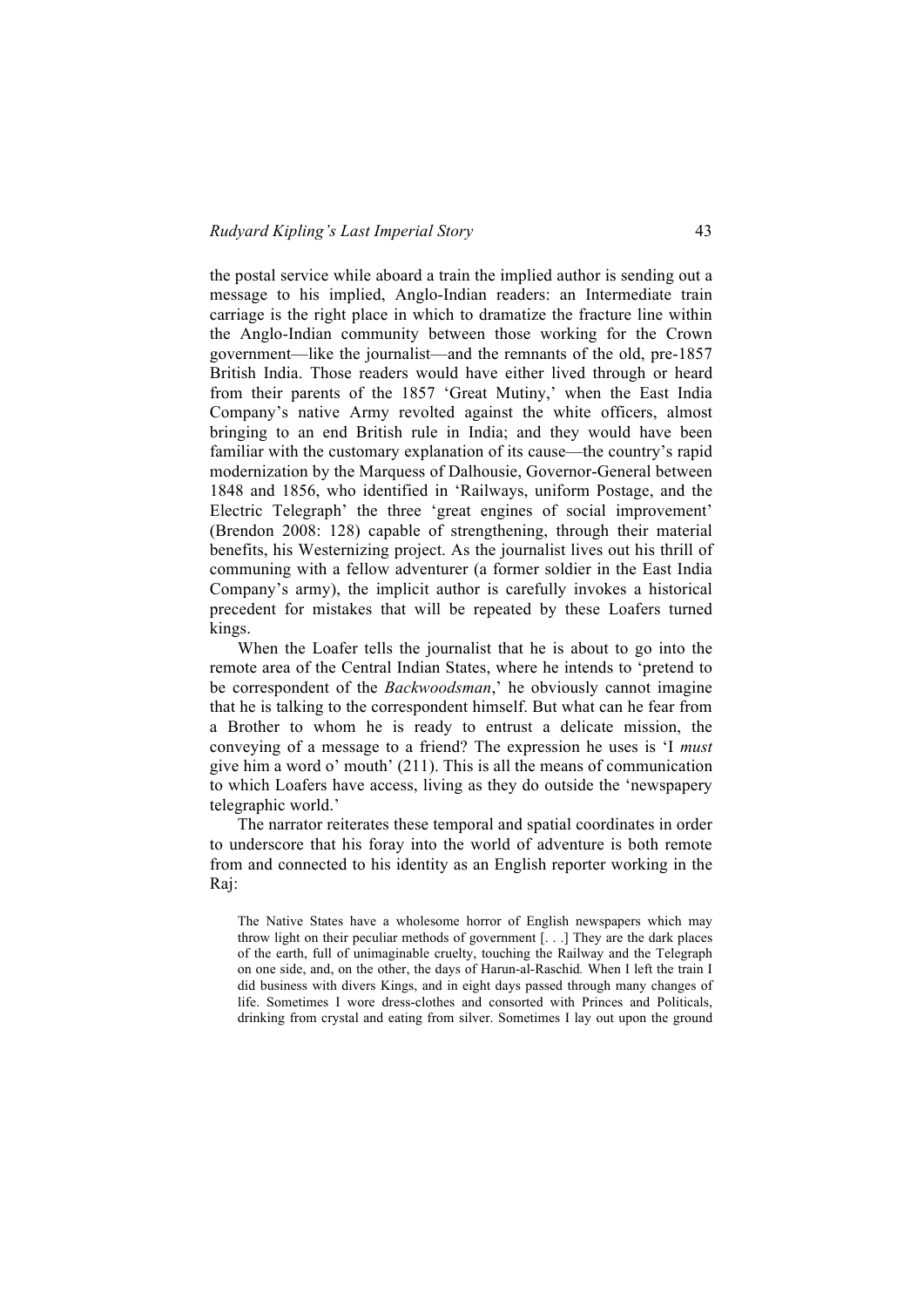and devoured what I could get, from a plate made of leaves, and drank the running water, and slept under the same rug as my servant. It was all in the day's work. (212)

Perhaps it was this servant in mind when he boasted in the opening paragraph, 'I have been fellow to a beggar,' since the moment he returns from the world of the *Thousand and One Nights* to that of the railway (where 'The beginning of everything was') he breaks Masonic law by having the forces of law and order arrest his 'Brothers'. Admittedly, the Loafer had made a mistake in confiding to the *Backwoodsman* correspondent that he planned to impersonate a *Backwoodsman*  correspondent so as to blackmail a native prince. Being a journalist, the narrator feels he only has the power to move in and out of whatever role he may choose to impersonate, and in so doing to decide what is an adventure and what is a criminal attempt against the social order. The journalist's roving spirit is clearly on the wane:

two gentlemen like my friends could not do any good if they forgathered and personated correspondents of newspapers, and might, if they black-mailed one of the little rat-trap states of Central India or Southern Rajputana, get themselves into serious difficulties. I therefore took some trouble to describe them as accurately as I could remember to people who would be interested in deporting them; and succeeded, so I was later informed, in having them headed back from the Degumber borders. (213)

What is important here is that the implied author is contradicting the narrator's self-presentation in the first paragraph of the story. Clearly, he does not really believe in the brotherly principles which he had affirmed just a few pages previously.

'Then I became respectable,' the narrator continues, 'and returned to an Office where there were no Kings and no incidents outside the daily manufacture of a newspaper.' He is back in the world of the 'Railway and the Telegraph,' leaving behind that in which adventurers communicate by 'word o' mouth' at railway junctions. This is the opening of a long paragraph in which he re-establishes himself as a 'respectable' member of Anglo-Indian society, giving the readers a long, humorous account of the variety of petty provincial (i.e. imperial) issues and personalities: 'Zenana-mission ladies [. . .] Colonels who have been overpassed for command [. . .] stranded theatrical companies [. . .] every dissolute ruffian that ever tramped the Grand Trunk Road [and] makes it his business to ask for employment as a proof-reader' [214]. These latter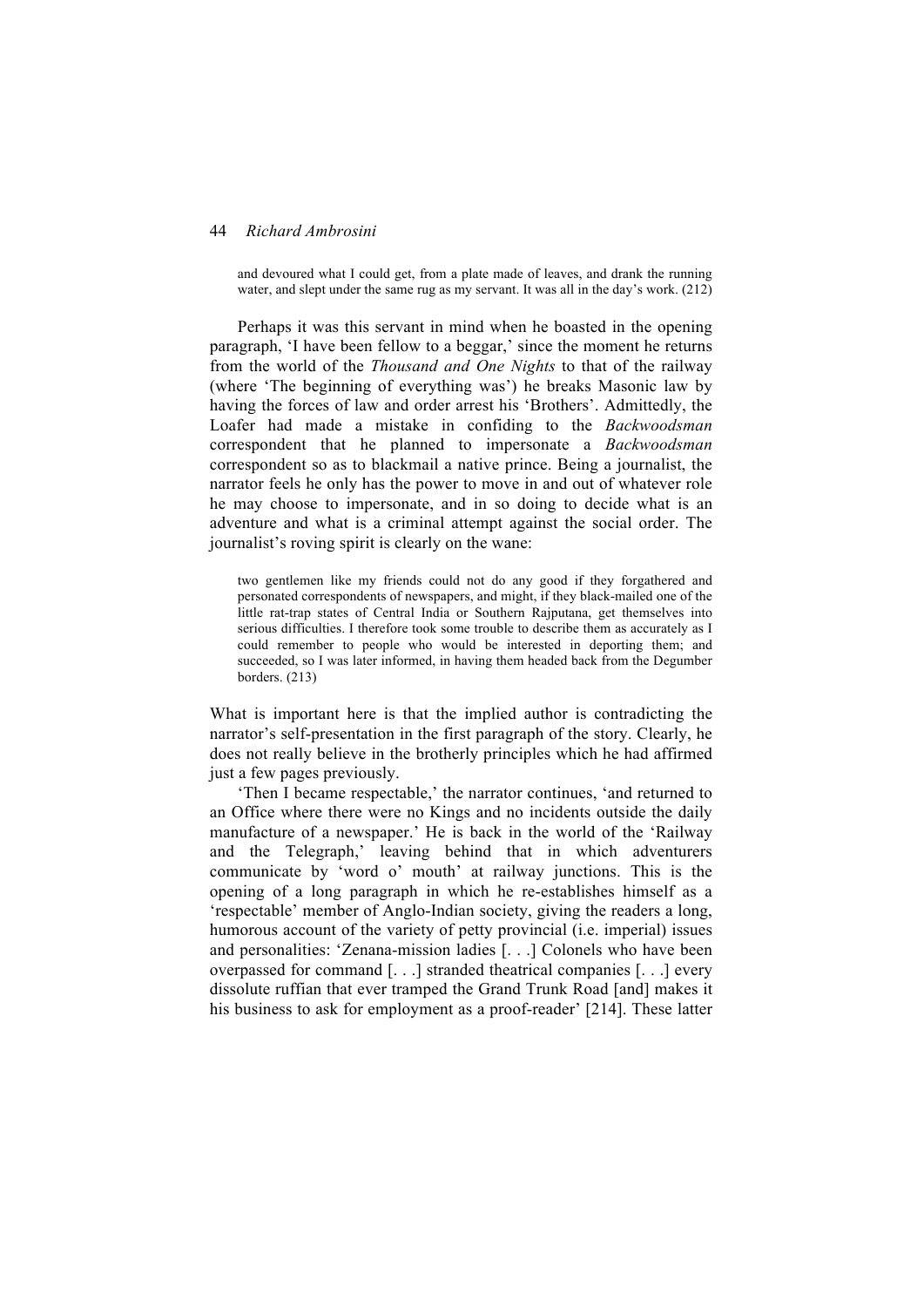absorb his entire time in the office in between telegrams or phone calls announcing Historical events (with a capital 'H') from Europe, where the only real kings live and, occasionally, die, thereby becoming news for newspapers across the world.

One sultry summer night, the journalist is forced to stay up waiting for news about a European king whose death is imminent; 'I drowsed,' he recalls, 'and wondered whether the telegraph was a blessing' (216), but at three o'clock he finally gives the word: the machines start printing the paper and he leaves to go home where he can catch some sleep. Or does he? He remembers that the moment 'I rose to go away […] two men in white clothes stood in front of me' These are the 'Brothers' whom he had had deported for endangering the 'respectable' persona he was about to resume: the Loafer he had met on the train, Peachey Carnehan, and his friend Daniel Dravot. They have come not to seek revenge but because they have a plan: they intend to establish themselves as kings of Kafiristan, a remote region in north-eastern Afghanistan. As adventurers who still send and receive messages through 'word o' mouth' they are unaware that in imperial India news about Kings that make it into the political discussion can arrive only by telegraph or telephone. And yet, precisely because they are marginal to contemporary politics, they have a literal faith in the mythology of empire, and believe that, even despite the journalist's declaration that 'Mister Gladstone is calling down brimstone upon the British Dominions' (214), the great days of empire-building are not yet over for two former soldiers of the East Indian Company's army

The Loafers count on finding in the newspaper office the maps and history books needed for their empire-building adventure. In other regards, history is for them less important than imperial lore, an inexhaustible source of precedents for what they have in mind. If they chose Kafiristan, Dan explains, it is because it is the 'only one place now in the world that two strong men can Sar-a-*whack*' (217), a punning reference to James Brooke, the India Company officer who in 1841 had been appointed Rajah of Sarawak, in northern Borneo, by the Sultan of Brunei, whom he had restored to the throne. The Loafers display their own regal generosity by extending to the journalist an invitation: 'When we've got our Kingdom in going order we'll let you know, and you can come up and help us to govern it' (219). Is this what the journalist had in mind in the opening paragraph when he claimed he had been 'promised the reversion of a Kingdom' (209)? If so, then it is, after his betrayal, the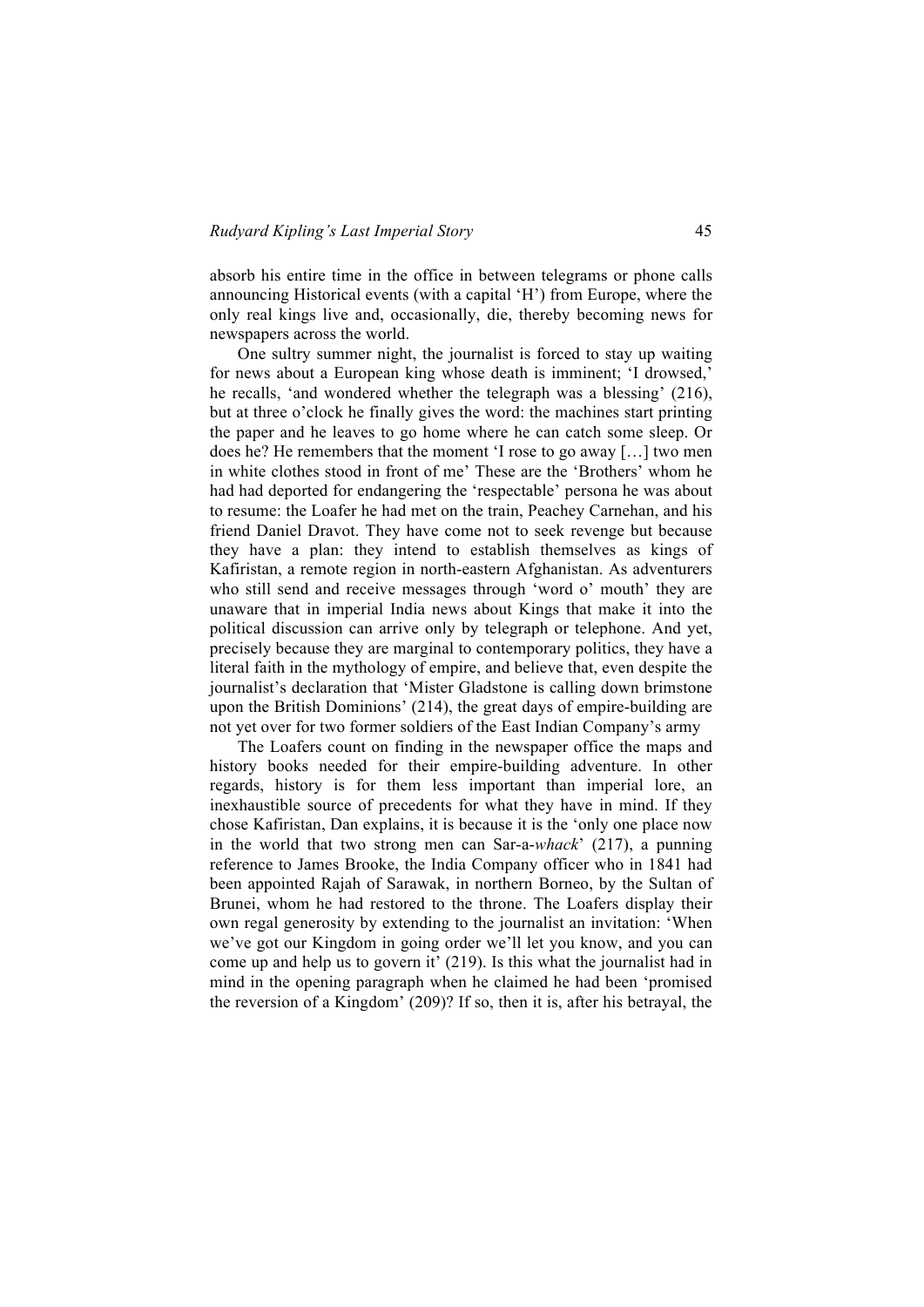second time that the implied author has poked fun at how his protagonist represents himself. Once Dan becomes king and needs 'twelve picked English' to 'help us govern a bit', his first choices will be, not a journalist, but a Sergeant-pensioner at Segowli ('many's the good dinner he's given me, and his wife a pair of trousers') and 'Donkin, the Warder of Tounghoo Jail.' And in any case, 'there's hundreds that I could lay my hands on if I was in India' (235).

While sliding into Loaferdom, the ex-soldiers have tried to adapt to the changed environment that followed on the Company's dissolution by working on railways (as 'boiler-fitters' and 'engine-drivers') and in newspapers (Dan has been 'compositor, photographer, proof-reader' [217])). There they had been among those who benefitted from the 'great engines of social improvement,' the telegraph and the railway; but in the newspaper office, the journalist explains, such jobs are done by 'little black copy-boys' and 'all but naked compositors' (214, 215-6). Their military skills are required only for conquering and dominating another people, in which their ignorance ceases to be a handicap. As to the Kafiri's religion, all that counts is that 'They have two-and-thirty heathen idols there, and we'll be the thirty-third and thirty-fourth' (218), while as to their social and ethnic composition, the men care only that 'They're a mixed lot […] and it won't help us to know the names of their tribes. The more tribes the more they'll fight, and the better for us' (219). The golden rule of all empires: *divide et impera*.

The two Loafers leave the next day, attired as a mad priest and his servant. Yet this is no comedy. 'The beginning of everything' may have been in a railway train but the end of—not everything, only but the first section of the narrative—is two camels heading toward Afghanistan loaded with the 'great engines of social improvement' which Western technology has made available to people in search of an empire: the Martini rifle, used by the British army in India from 1871 to 1892. The journalist would have prayed for them, he recalls, but 'that night, a real King died in Europe, and demanded an obituary notice' (223).

#### *The narrating scene*

The journalist returns to his daily life, which is so respectable that its routine is in harmony with the universe. 'The wheel of the world,' he writes, 'swings through the same phases again and again. Summer passed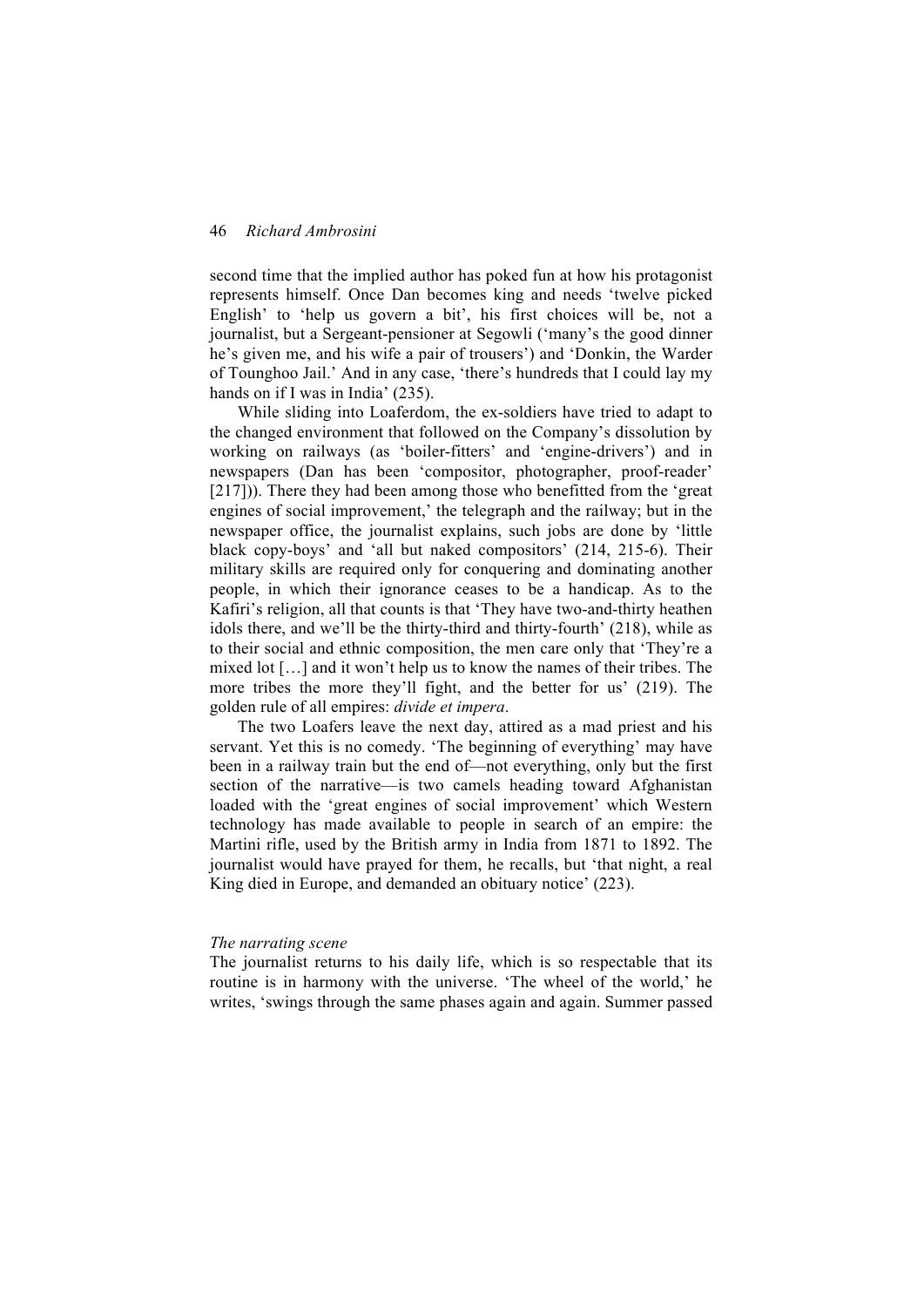and winter thereafter, and came and passed again. The daily paper continued and I with it.' Then, 'upon the third summer there fell a hot night, a night-issue, and a strained waiting for something to be telegraphed from the other side of the world, exactly as had happened before.' The author is creating an exact replica of the scene when the Loafers materialized at the newspaper office: 'At three o'clock I cried, 'Print off,' and turned to go.' This time, however, instead of two largerthan-life Loafers, 'there crept to my chair what was left of a man':

He was bent into a circle, his head was sunk between his shoulders, and he moved his feet one over the other like a bear. I could hardly see whether he walked or crawled—this rag-wrapped, whining cripple who addressed me by name, crying that he was come back. 'Can you give me a drink?' he whimpered. 'For the Lord's sake give me a drink!' … 'Don't you know me?' he gasped, dropping into a chair. (223)

The journalist recognizes the human wreck only when he repeats 'I've come back,' and cries: 'I was the King of Kafiristan—me and Dravot crowned Kings we was! In this office we settled it—you setting there and giving us the books. I am Peachey—Peachey Taliaferro Carnehan, and you've been setting here ever since—O Lord!' (224).

'O Lord!': the would-be adventurer has been 'setting' in his office all the time, while the two Loafers strove to win a crown for themselves and thereby earning their right to tell a story. It is at this point that the implied author forces the journalist to relinquish his sceptre and content himself with the diminished role of a narratee, recording Peachey's story and commenting in particular on the first-person's gestures and voices in ways that contribute to create what Genette defines as the 'narrating,' 'the event that consists of someone recounting something: the act of narrating taken in itself' (Genette 1983: 26).

Karl Marx's *The Eighteenth Brumaire of Louis Bonaparte* opens with the famous line: 'Hegel says somewhere that great historic facts and personages recur twice. He forgot to add: "Once as tragedy, and again as farce"' (Marx 2008: 1). Marx's axiom has an obvious relevance to the two Loafers, whose empire-building farcically replays the catastrophic outcome of the East India Company's attempts in the 1850s to remodel India as a tropical Britain. Whether or not Anglo-Indian readers could 'take on trust'—as the Preface's 'collector' put its—Peachey's story, they could not miss the 'collection of [historical] facts' introduced by Kipling in the journalist's narrative and here reiterated in parodic form.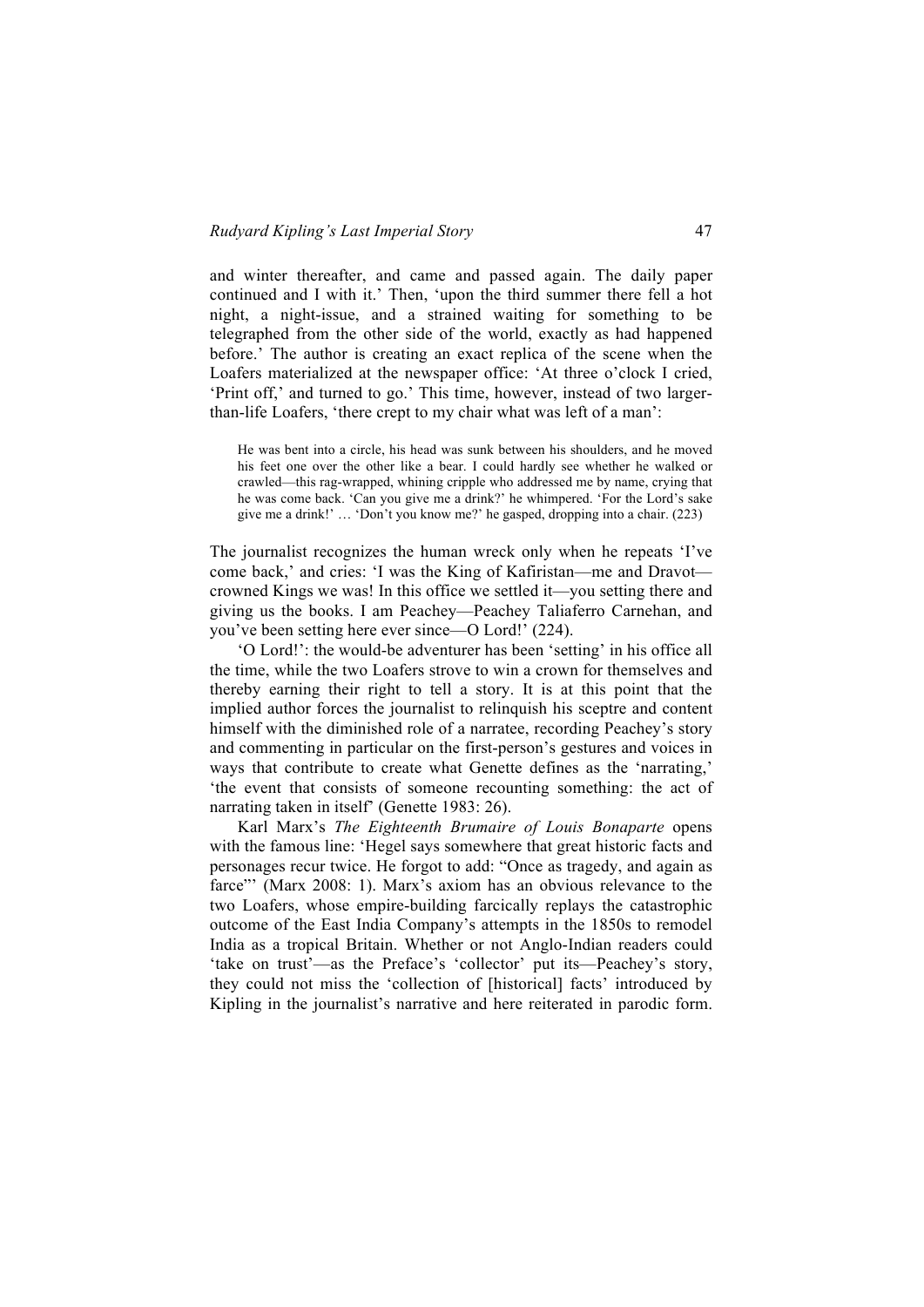After consolidating their rule over the natives, the two instinctively replicate that same order which in India had marginalized them as 'Loafers'. Thus their versions of those 'great engines of social improvement'—'Railways, uniform Postage, and the Electric Telegraph'—are the 'rope-bridges across the ravines which cut up the country horrid' (233) which Peachey has the villagers build, and the 'string-talk letter, that we'd learned the way of it from a blind beggar in the Punjab' (229) which he and Dravot use to communicate. Other modernizing measures *à la* Dalhouisie include a 'census' which the King plans to take 'in the spring if the priests don't get frightened' (234) and insatiable land grabs that resemble Dalhousie's own ruthless annexations of native states, which had served to alienate the Indian elites (Ambrosini 2008: 103).

Lest readers younger than Kipling (born in Bombay eight years after the Mutiny) should miss the historical parallel, the implied author has Dan blame Peachey for contenting himself with leading the Army, acting as judge, and introducing Western agricultural practices, and drilling the Army at the same time as acting out his regal fantasies: 'It's your fault [...] for not looking after your Army better. There was mutiny in the midst, and you didn't know—you damned engine-driving, plate-laying, missionary's pass-hunting hound!' (This last epithet is a reference to how Dalhousie had given the Evangelicals a free hand to Christianize India.) All Peachey can do is reply: 'I'm sorry, Dan, [...] but there's no accounting for natives. This business is our Fifty-Seven' (241).

Kipling intended the historical frame behind Peachey's story to recall even the earliest phases of the Indian sub-continent's conquest and, indeed, all colonial enterprises in history. Upon arriving in Kafiristan, Carnehan and Dravot see some locals, armed with bows and arrows, chasing other locals. Instinctively, they know what to do, pulling out their rifles and killing at random a few men of the winning side. In this way, they forge a series of alliances, arming with rifles one tribe at a time and drilling the men loyal to them as part of a Regular Army. They succeed in settling disputes between villages and generally pacifying the country by inventing the parodic trappings of a civilizing mission. Luckily for them, this mission did not require converting natives to Anglicanism since, as they discover, the Kafiri religion derived its symbols from those of Freemasonry. Dan is free to act out his megalomania and pose as a superhuman being. When he appears in front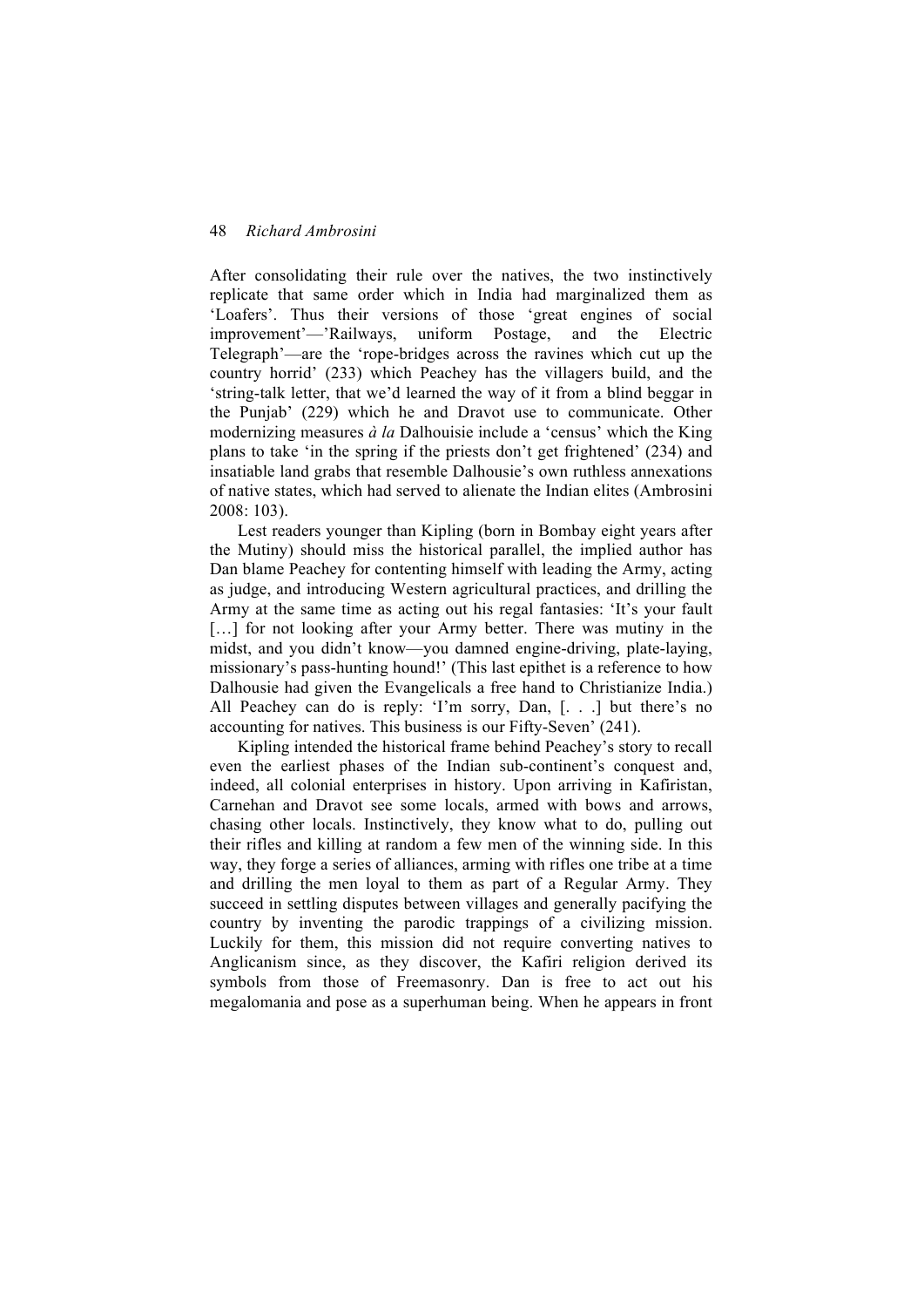of the supreme priests of the land in a ceremonial dress decorated with the symbols of the third Masonic level, they all fall on their knees because the symbols are the same as those engraved upon the stone idol of their supreme god, Imbra.

Disaster strikes when Dan, deciding to take a wife in order to found a dynasty, contravenes the cultural norms meant to inhibit interbreeding between different races in British colonies, *miscegenation*. A Kafiri girl is forced to accept, but when he leans over during the wedding to kiss the terrified bride she bites him until he bleeds. Shouting 'Neither God nor Devil but a man!' (240) the Kafiri people, led by the priests, turn against the two and capture them. Dravot is forced onto one of those rope bridges built by Peachey and, when they cut the ropes, crashes into the river below. Carnehan is crucified with wood splinters. He survives the torture and is sent back to India. After wandering for an entire year carrying Dan's crowned head in a bag he makes it back to the journalist's office, where he ends his story with the words: 'Look at him now!' The narratee recovers his role as a narrator and recalls how Peachey

fumbled in the mass of rags round his bent waist; brought out a black horsehair bag embroidered with silver thread, and shook therefrom onto my table—the dried withered head of Daniel Dravot! The morning sun that had long been paling the lamps struck the red beard and blind sunken eyes; struck, too, a heavy circlet of gold studded with raw turquoises, that Carnehan placed tenderly on the battered temples.

'You be'old now,' said Carnehan, 'the Emperor in his 'abit as he lived—the King of Kafiristan with his crown upon his head. Poor old Daniel that was a monarch once!' (244)

The crowned head ought to be the 'fact' that will conquer the frame narrator's trust. The newly reinstated first-person narrator lets the deranged Peachey leave, with the head in the bag, a bottle of whiskey and some money, in search of the Deputy Commissioner, who, hopefully, will open for him the doors of the poorhouse. Later in the day the journalist sees this wretched specimen crawling under the sun, picks him up, and takes him 'to the nearest missionary for eventual transfer to the Asylum' (245). Two days later, he comes to visit the Loafer only to learn from the Superintendent that he is dead. The story concludes with the following exchange:

<sup>&#</sup>x27;[D]o you happen to know if he had anything upon him by any chance when he died?'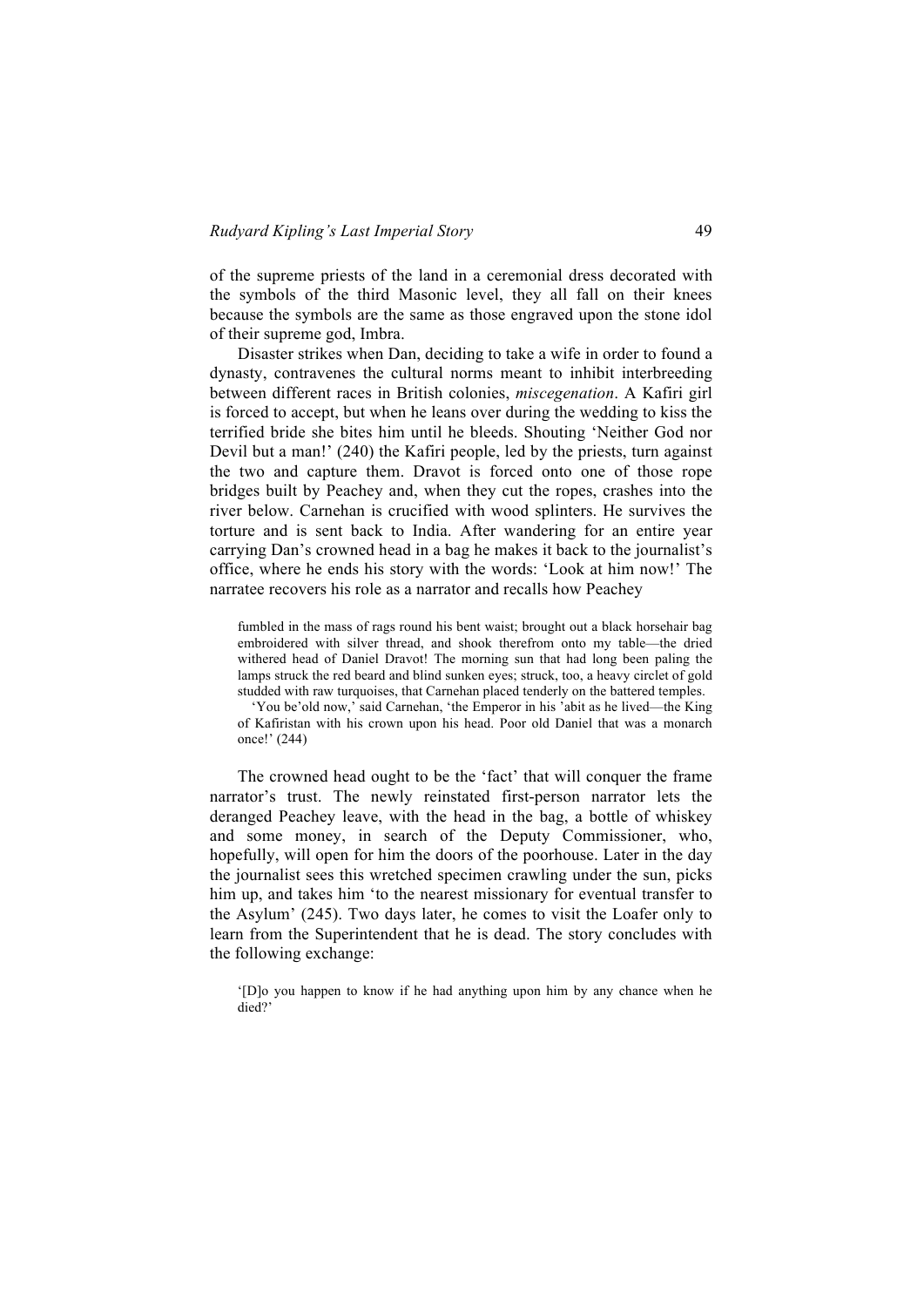'Not to my knowledge,' said the Superintendent. And there the matter rests.<sup>10</sup> (245)

From a narratological point of view, however, the 'matter' cannot rest. When the implied narrator so pointedly makes the inner narrator's evidence disappear, he is casting the frame narrator as sole witness to the story's veracity. The final line in the frame narrative, rather than sealing off the chain of events initiated in the second paragraph ('The beginning of everything'), invites the reader to return to the most ambiguous sentence in the first paragraph: 'today, I greatly fear that my King is dead, and if I want a crown I must go hunt it for myself' (209). And this is exactly what the 'Arranger'<sup>11</sup>—no other term will do—of the paratextual elements has done by breaking all narrative conventions and projecting the self of the epigraph into the first paragraph. In effect, he has launched the frame narrator (whom the implied readers would recognize as the fictional counterpart of the journalist-writer Kipling) on a fantastic search for one of those crowns that formerly graced the brow of every successful empire-builder.

The transitions from the journalist's *narrative* to Peachey's *story* and then back to the journalist's *narrative*, take place in two twilight zones, between waking and sleeping—or, in Martin Green's celebrated formulation, between dreams of adventure and deeds of empire (Green 1979). Thus the two Loafers show up 'as the clock-hands crept up to three o'clock' (216) and Peachey returns while the journalist is going through 'just such a scene as I have already described. The nervous tension was stronger than it had been two years before, and I felt the heat more acutely. At three o'clock I cried, 'Print off,' and turned to go'

<sup>&</sup>lt;sup>10</sup> Angelia Poon notes that the last line of the story 'appears to sum up the suspended state of things and the uneasy momentary equilibrium between the worlds of fantasy and reality. It is a moment of balance rendered especially ironic given the disequilibrium and disorientation the narrative deliberately seeks to create in the reader' (2008: 134).

<sup>11</sup> In an appendix to the revised edition of his 1970 book on Joyce's *Ulysses*, David Hayman further clarifies the term he had coined at the time: 'the arranger,' he writes, 'should be seen as something between a persona and a function, somewhere between the narrator and the implied author. […] Perhaps it would be best to see the arranger as a significant, felt absence in the text, as unstated but inescapable source of control' (1982: 122-3).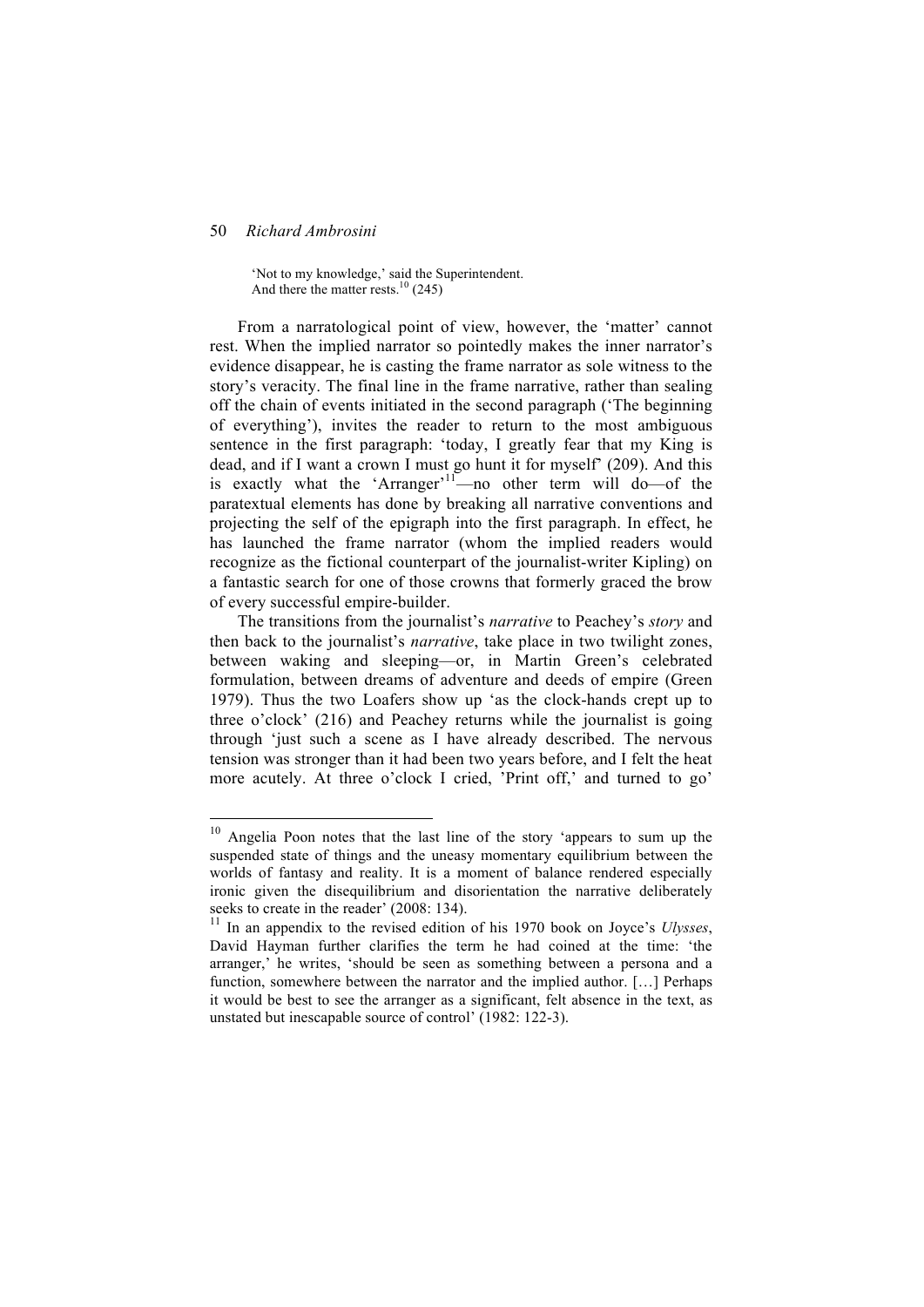(223). Inscribed in 'The Man Who Would Be King,' then, is the suggestion that we have been reading the transcription of a dream story in which 'the man who would be king' is actually the journalist himself. And that ambiguous 'today' upon which the test-paratext dynamic hinges, delimits the moment in which the author chooses to review ironically his own traipsing around the 'dark places of the earth' as that living oxymoron, a licensed adventurer.

Kipling intended that complex and unique dynamic to create a distance between the two Loafers' Kafiristan adventure and the particular kind of imperial short story that he felt he was being called to create at that point ('today') in his career. This distance is an intellectual space Kipling was able to conceptualize in the months running up to his departure for London. This space is given representation in the text through one of the themes implicit in the journalist's characterization: the technology associated with the 'great engines of social improvement' is also changing the way stories about India are being told. The press, the telegraph, and the telephone ringing in the middle of the night to announcing the death of a European king—all are reducing the distance between modern Europe and the India of the *Thousand and One Nights*. The liminal journalistic persona who travels in 'Intermediate' is an agent of that evolution, a lynchpin of the growing integration of the British Raj into the rest of the world, or what Niall Ferguson has termed 'Anglobalization' (Ferguson 2003: xxiv-xxviii). The application of these new technologies to story-writing changed forever the role of colonial writers and, in the process, made possible the cultural phenomenon defined in this special issue as the 'imperial short story.'

# *References*

- Ambrosini, Richard. 2008. 'Lawbreaking Ghosts of Empire in Rudyard Kipling's "The Man Who Would Be King."' *Aventure(s).* Eds. Fourtina Hervé, Nathalie Jaëck, and Joël Richard. Bordeaux: Presses Universitaires de Bordeaux. 93-104.
- Arata, Stephen. 1996. *Fictions of Loss in the Victorian Fin de Siècle*. Cambridge: Cambridge University Press.
- Bascom, Tim. 1988. 'Secret Imperialism: The Reader's Response to the Narrator in "The Man Who Would Be King".' *English Literature in Transition, 1880-1920* 3: 162-173.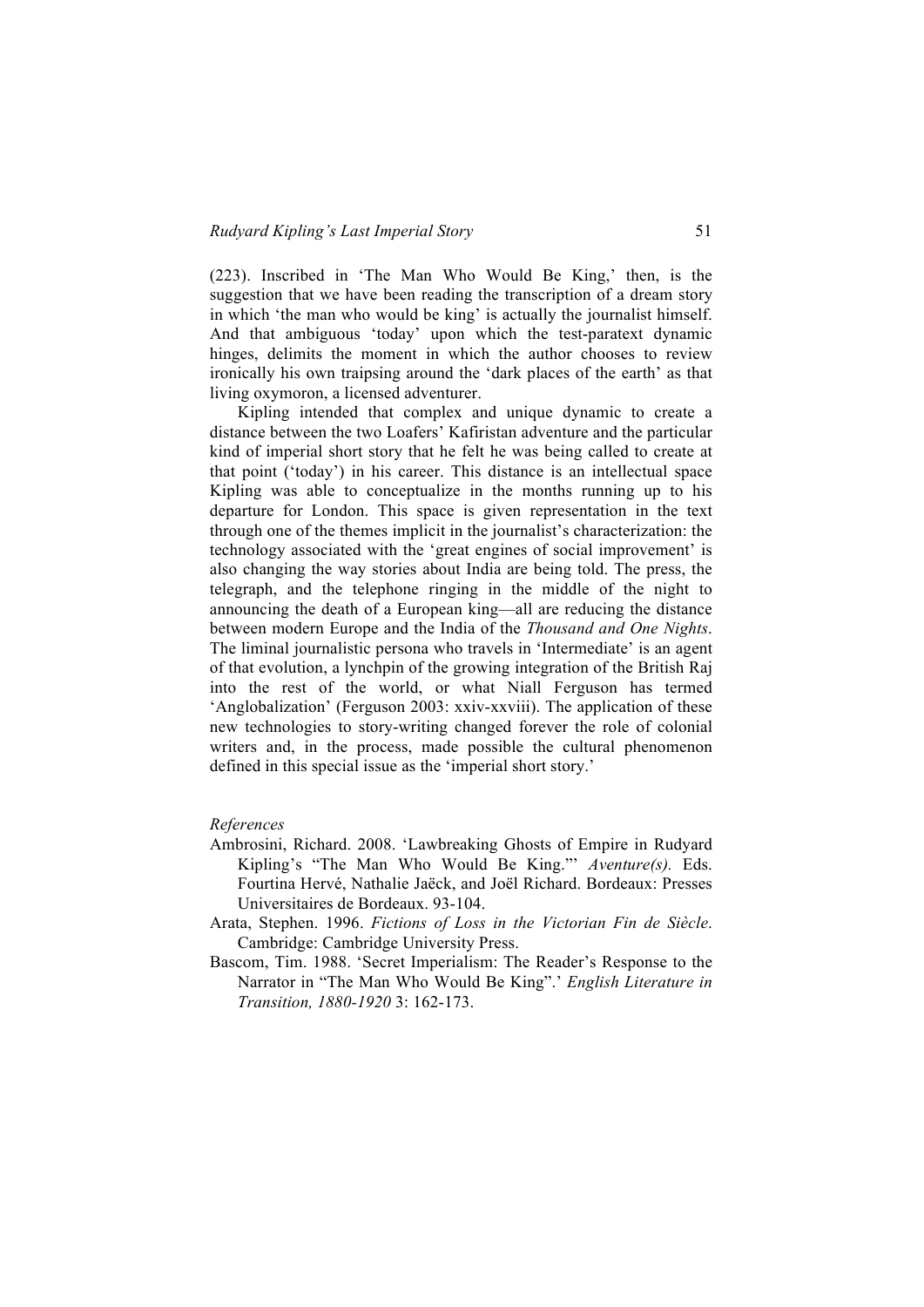- Booth, Wayne. 1961. *The Rhetoric of Fiction*. Chicago: University of Chicago Press.
- Condé, Mary. 2004. 'Constructing the Englishman in Rudyard Kipling's *Letter of Marque*.' *The Yearbook of English Studies* 34: 230-39.
- Drandt, Manfred. 1984. 'Reality or Delusion? Narrative Technique and Meaning in Kipling's "The Man Who Would Be King".' *English Studies: A Journal of English Language and Literature* 65: 316-26.
- Ferguson, Niall. 2003. *Empire: How Britain Made the Modern World*. London: Allen Lane.
- Genette, Gérard. 1980. *Narrative Discourse: An Essay in Method*. First published 1972. Trans. Jane E. Lewin. Ithaca: Cornell University Press.
	- –––––. 1997. *Paratexts: Thresholds of Interpretation.* Trans. Jane E. Lewin. Cambridge: Cambridge University Press.
- Gilmour, David. 2003. *The Long Recessional. The Imperial Life of Rudyard Kipling*. London: Pimlico.
- Green, Martin. 1979. *Dreams of Adventure, Deeds of Empire*. New York: Basic Books.
- Haughton, Hugh. 1989. 'Introduction.' *Wee Willie Winkie by Rudyard Kipling*. Ed. Hugh Haughton. London: Penguin. 209-45.
- Hayman, David. 1982. *'Ulysses': The Mechanics of Meaning*. First published 1970. Madison: University of Wisconsin Press.
- Kipling, Rudyard. 1937. *Something of Myself For My Friends Known and Unknown*. London: Macmillan.
- –––––. 1989a. 'The Man Who Would Be King.' *Wee Willie Winkie*. Ed. Hugh Haughton. London: Penguin. 209-45.
- –––––. 1989b. *Complete Verse*. New York: Anchor Books.
- Lycett, Andrew. 2000. *Rudyard Kipling*. London: Phoenix.
- Marx, Karl. 2008. *The Eighteenth Brumaire of Louis Bonaparte*. First published 1852. New York: Cosimo.
- Pinney, Thomas, ed. 2000. *The Letters of Rudyard Kipling. Vol. 1: 1872- 1899*. Basingstoke: Macmillan.
- Poon, Angelia. 2008. *Enacting Englishness in the Victorian Period: Colonialism and the Politics of Performance*. Aldershot: Ashgate.
- Ricketts, Harry. 1999. *The Unforgiving Minute: A Life of Rudyard Kipling*. London: Chatto & Windus.
- Schmid, Wolf. 2013a. 'Implied Author.' *The Living Handbook of Narratology*. Eds. Peter Hühn et al. Hamburg: Hamburg University